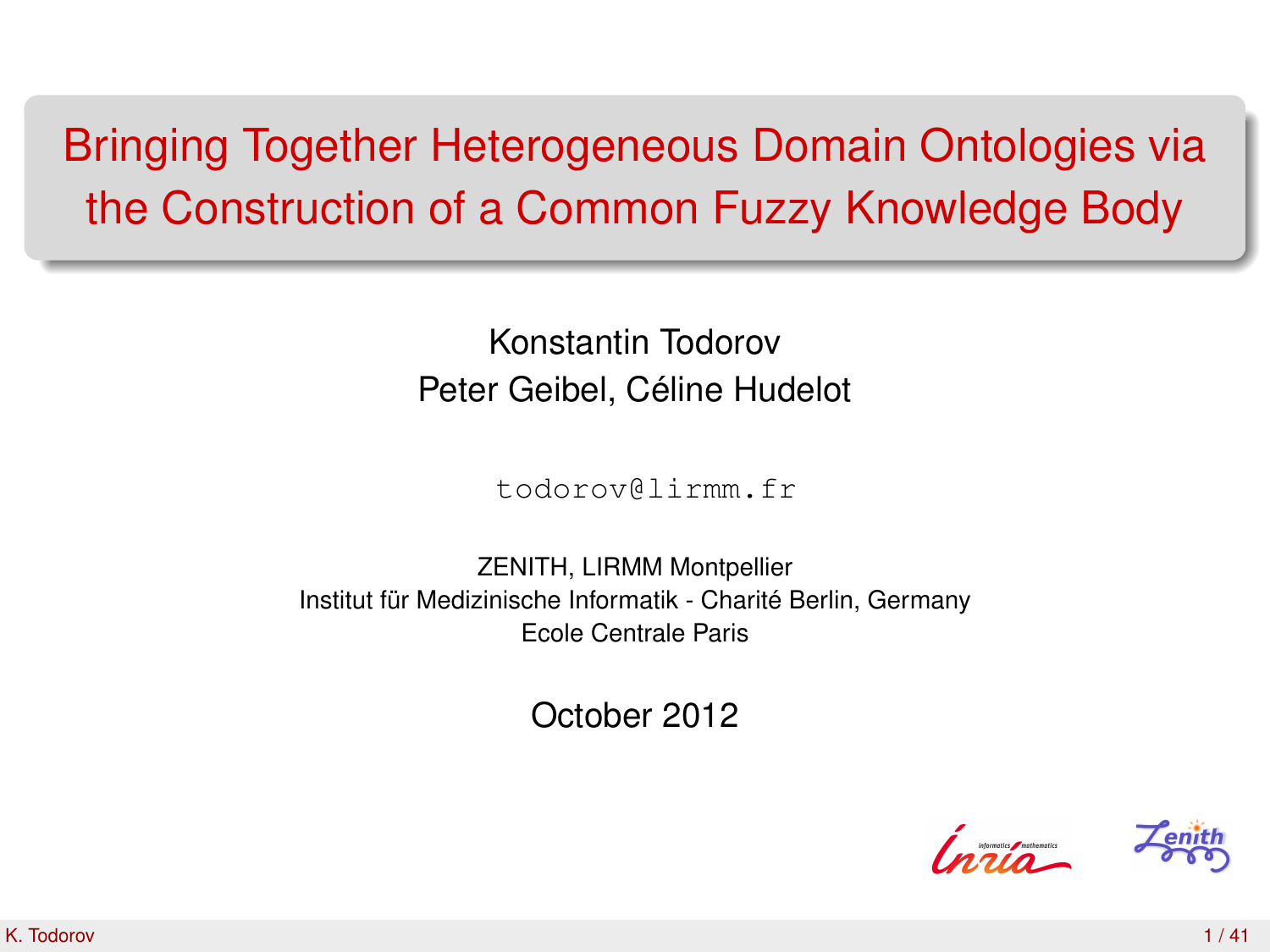### ZENITH in a Nutshell

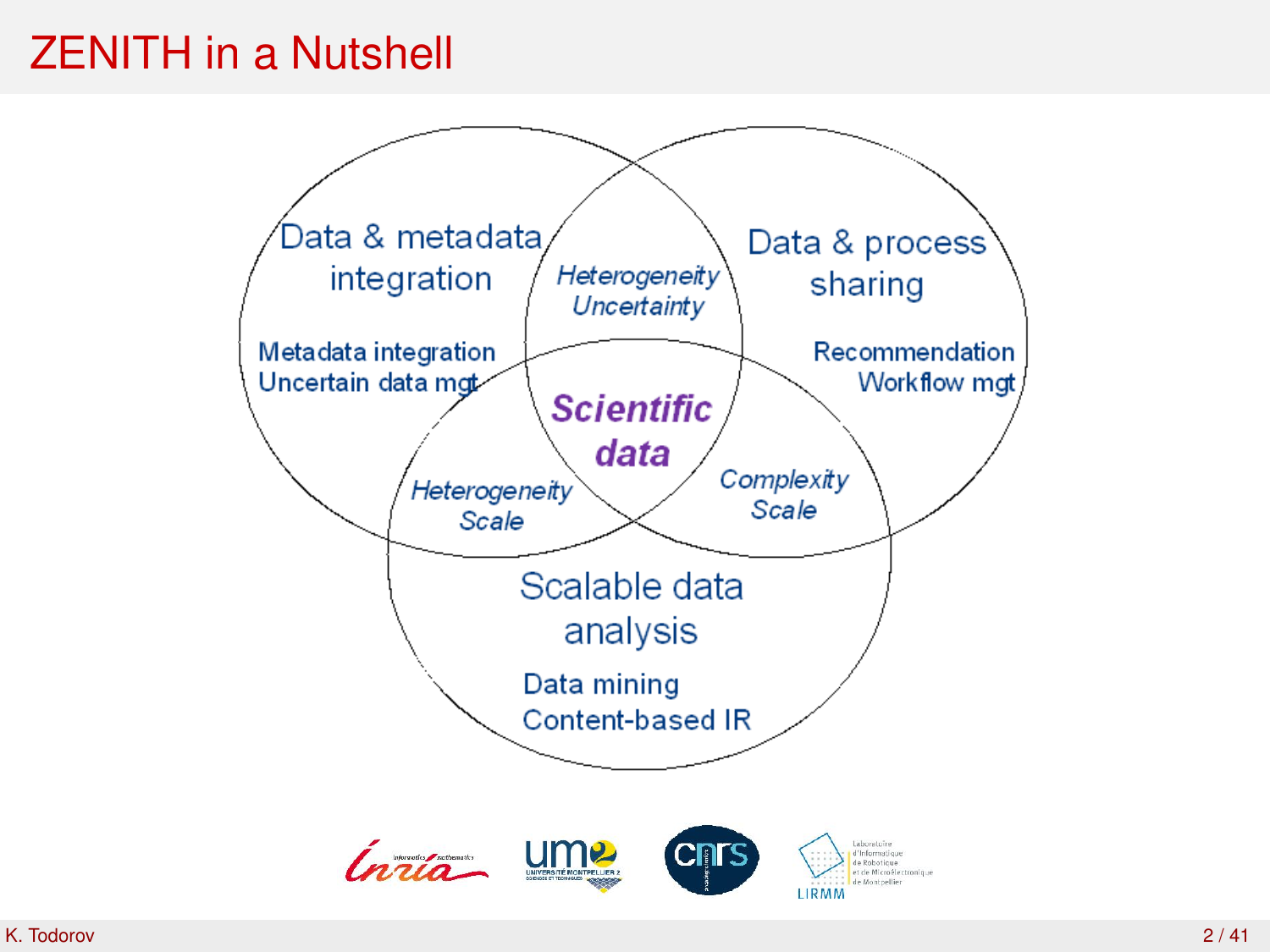**1** [Motivation of Our Work](#page-3-0)

- **2** [Preliminaries](#page-7-0) [Ontology Alignment](#page-8-0) [Fuzzy Sets](#page-11-0)
- **3** [A Common Fuzzy Ontology for Metadata Integration](#page-13-0) [Source Concept Fuzzification](#page-16-0) [Building a Common Fuzzy Ontology](#page-20-0)

**4** [Results](#page-25-0) [Multimedia Ontologies](#page-27-0)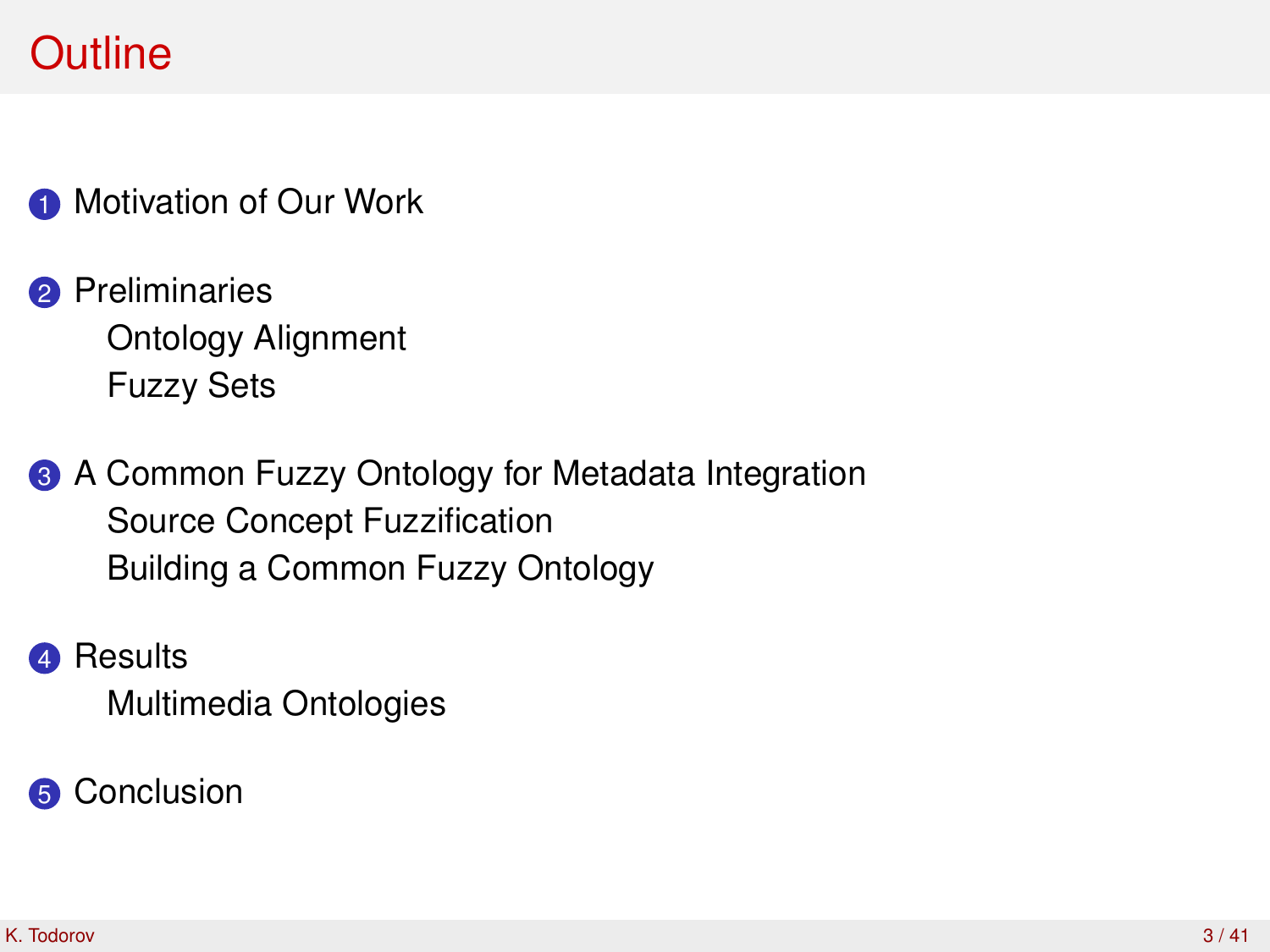### **1** [Motivation of Our Work](#page-3-0)

- **2** [Preliminaries](#page-7-0) [Ontology Alignment](#page-8-0) [Fuzzy Sets](#page-11-0)
- **3** [A Common Fuzzy Ontology for Metadata Integration](#page-13-0) [Source Concept Fuzzification](#page-16-0) [Building a Common Fuzzy Ontology](#page-20-0)

# **4** [Results](#page-25-0)

<span id="page-3-0"></span>[Multimedia Ontologies](#page-27-0)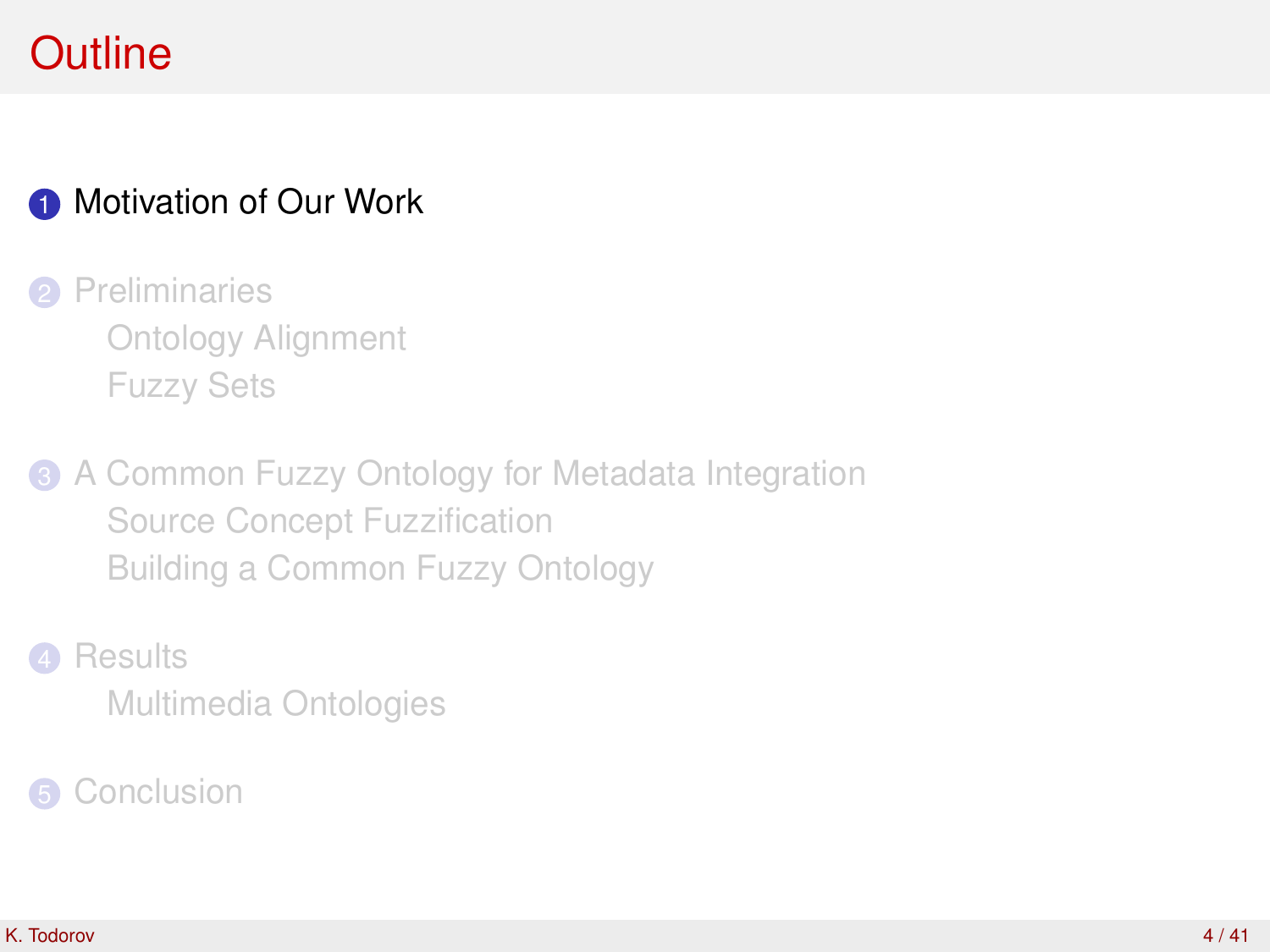# Integrating domain ontologies

Ontologies and Heterogeneity

#### An ontology

- describes formally and explicitly a given domain of interest o
- a semantically structured vocabulary describing data

The process of knowledge extraction and acquisition

- decentralized, highly human biased
- => Creation of ontologies that
	- are (partly) complementary or (partly) redundant
	- different scopes and application purposes
	- mismatches in terms of syntax and terminology.
- => Ontology Heterogeneity
- => Need for knowledge and data *sharing*, *integration* and *re-contextualisation*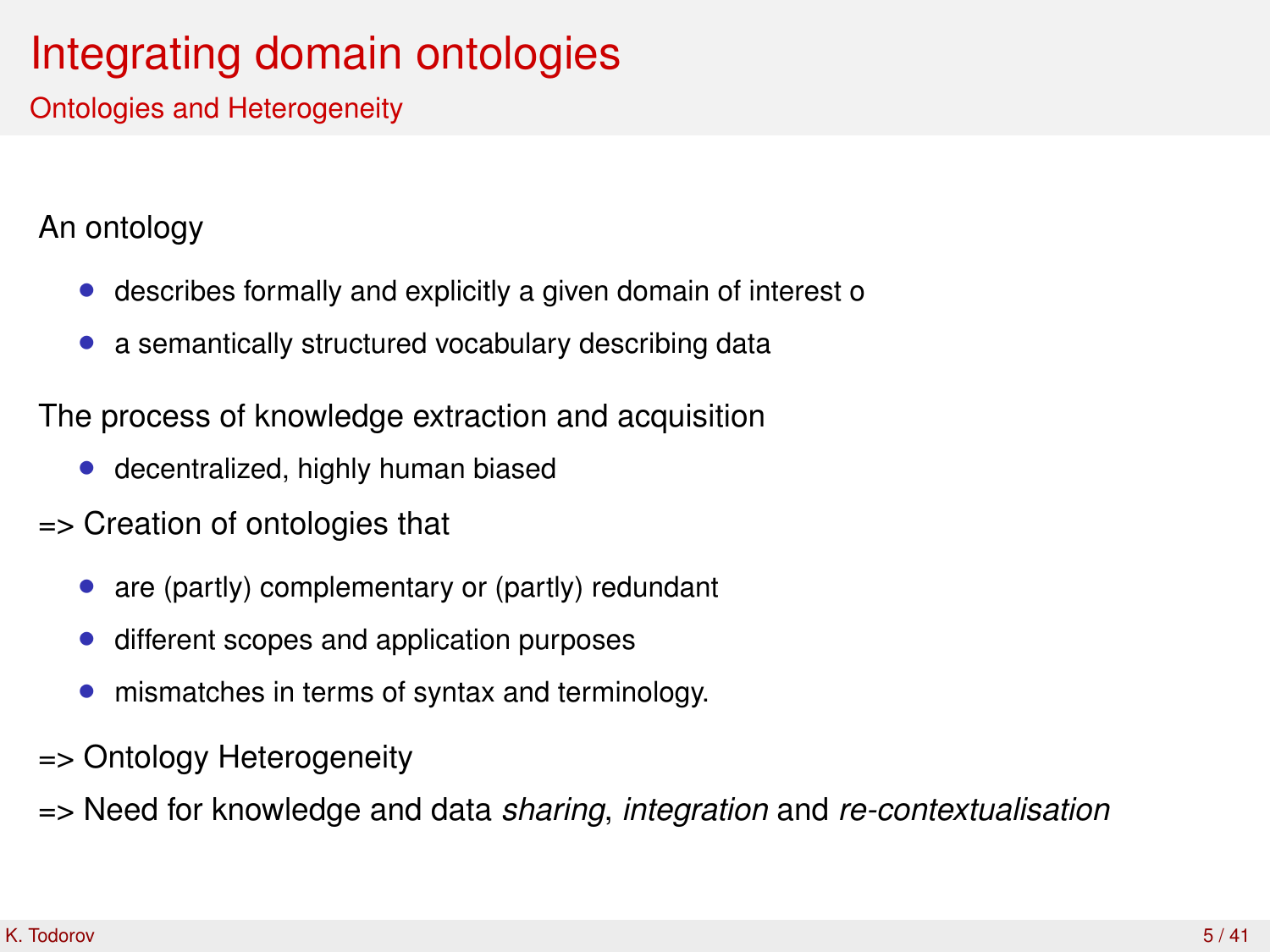### Integrating domain ontologies

Ontology Matching vs. Common Ontology

*Bring together heterogeneous data by bridging the gap between the vocabularies that describe them.*

**Ontology matching** addresses the heterogeneity problem

• provide a set of assertions on the relations holding between the elements of two or more heterogeneous ontologies

**Building a common knowledge body:** a merged ontology for a set of domain ontologies

• captures and exposes various relations holding between the concepts of the domain ontologies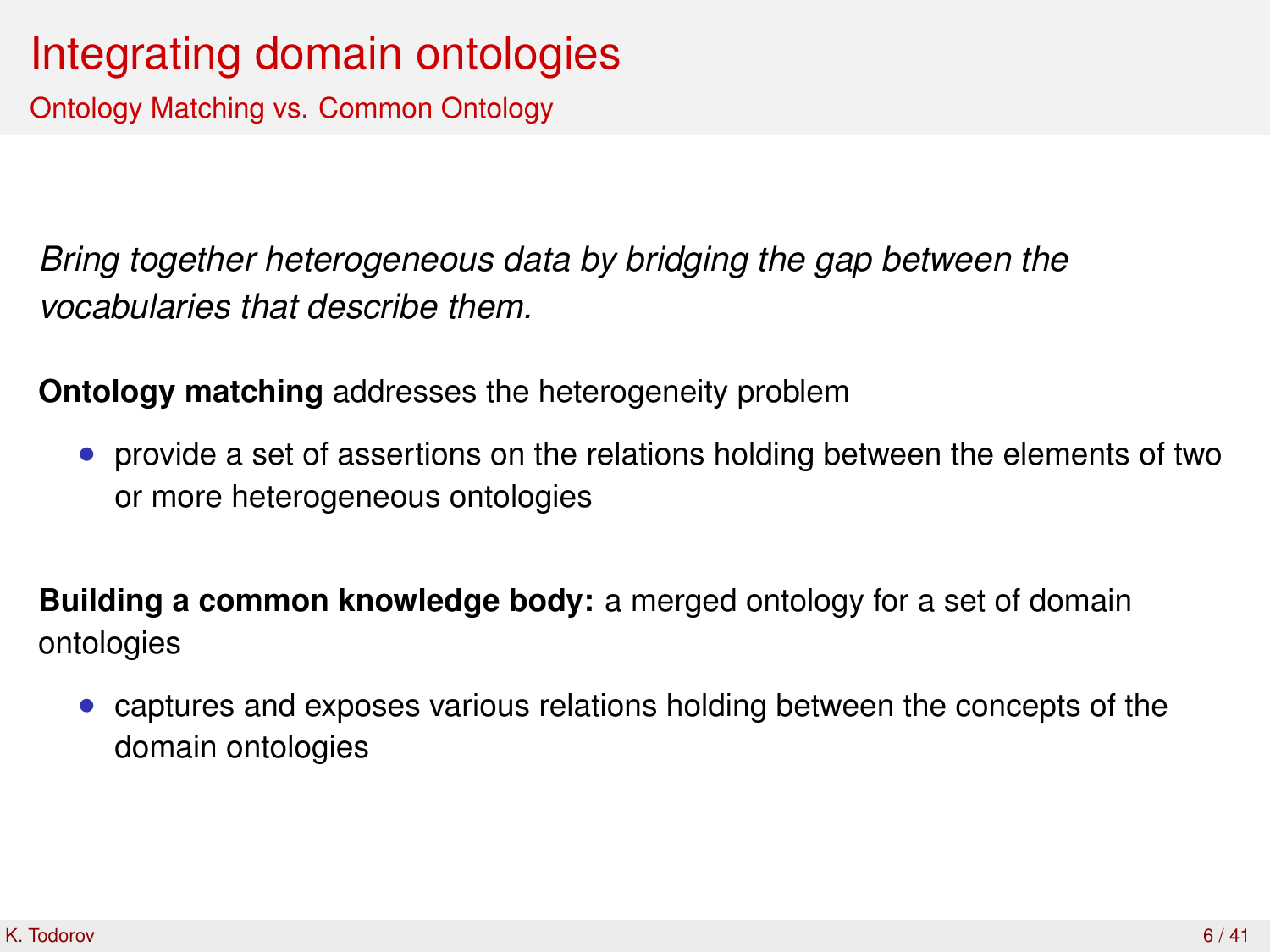# Integrating domain ontologies

Our Approach

The presented approach combines the use of

- Reference Ontology
	- Ontology matching approaches often complemented by the use of background knowledge
	- Example: weakly structured models
- Fuzzy Framework
	- Handle the inherently vague definitions of concepts; model the uncertainty of the matching results
	- Example: finding correspondence between related but different concepts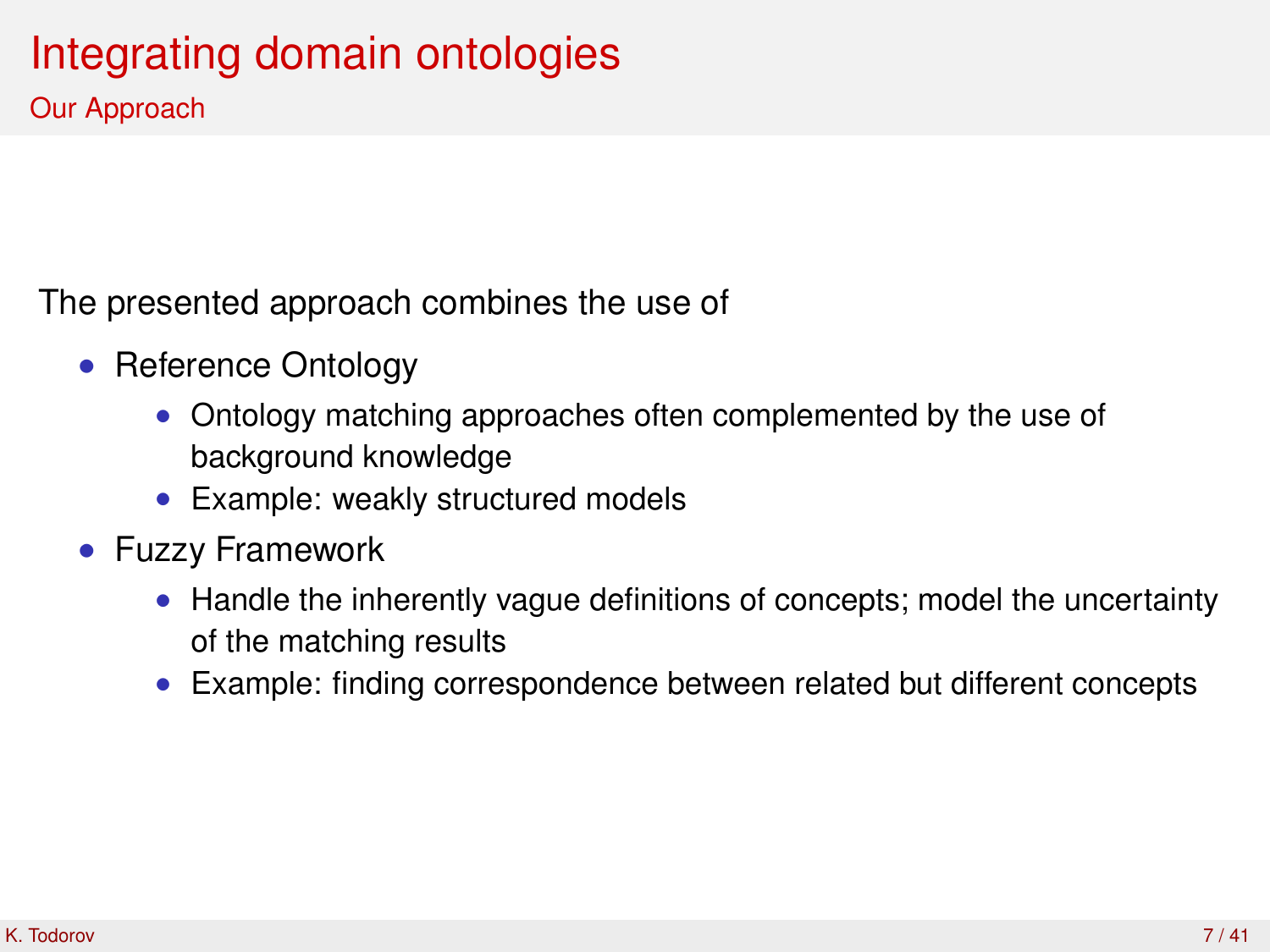#### **1** [Motivation of Our Work](#page-3-0)

### **2** [Preliminaries](#page-7-0) [Ontology Alignment](#page-8-0) [Fuzzy Sets](#page-11-0)

**3** [A Common Fuzzy Ontology for Metadata Integration](#page-13-0) [Source Concept Fuzzification](#page-16-0) [Building a Common Fuzzy Ontology](#page-20-0)

#### **4** [Results](#page-25-0)

<span id="page-7-0"></span>[Multimedia Ontologies](#page-27-0)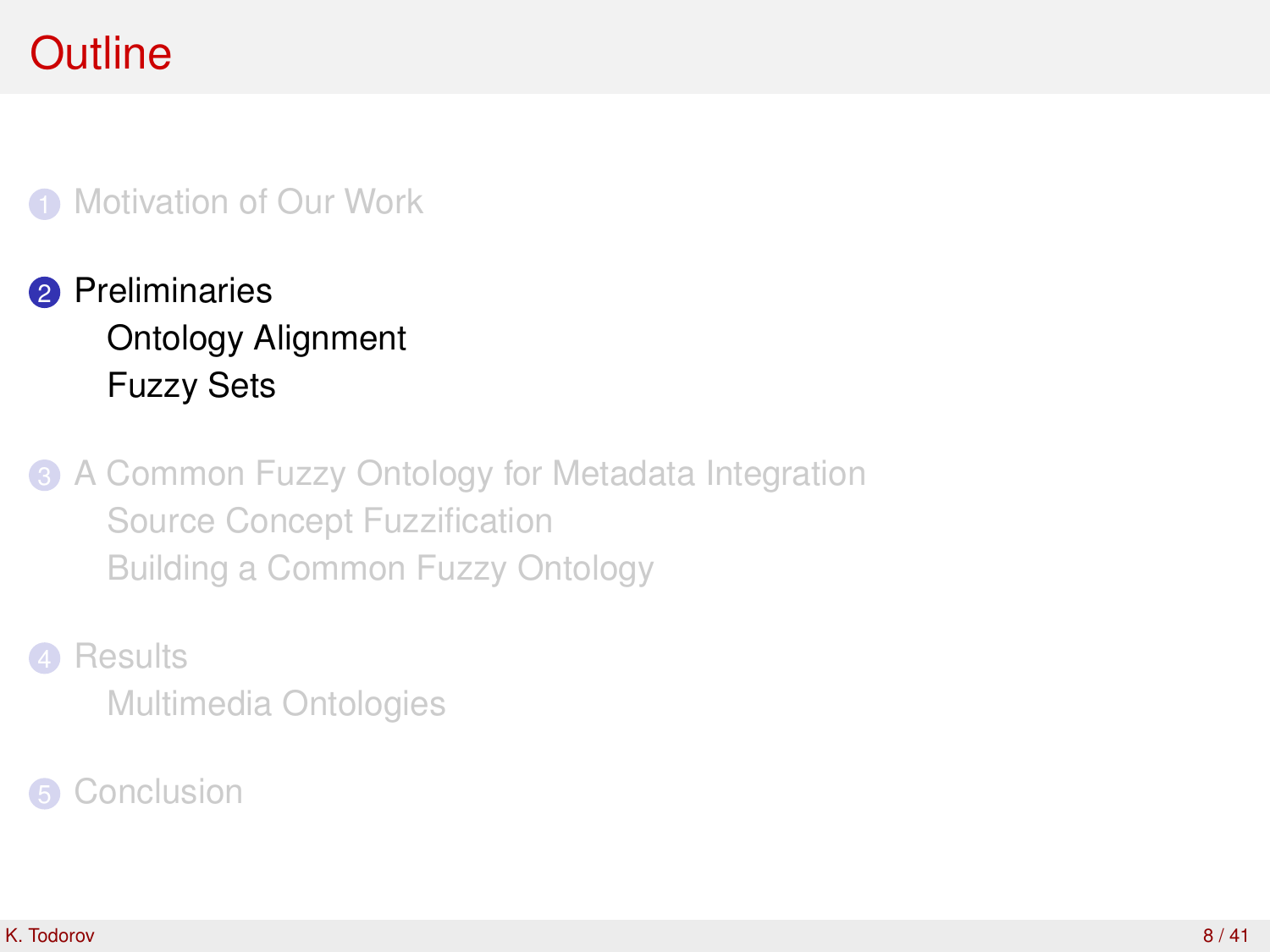#### **1** [Motivation of Our Work](#page-3-0)

### **2** [Preliminaries](#page-7-0) [Ontology Alignment](#page-8-0) [Fuzzy Sets](#page-11-0)

**3** [A Common Fuzzy Ontology for Metadata Integration](#page-13-0) [Source Concept Fuzzification](#page-16-0) [Building a Common Fuzzy Ontology](#page-20-0)

#### **4** [Results](#page-25-0)

<span id="page-8-0"></span>[Multimedia Ontologies](#page-27-0)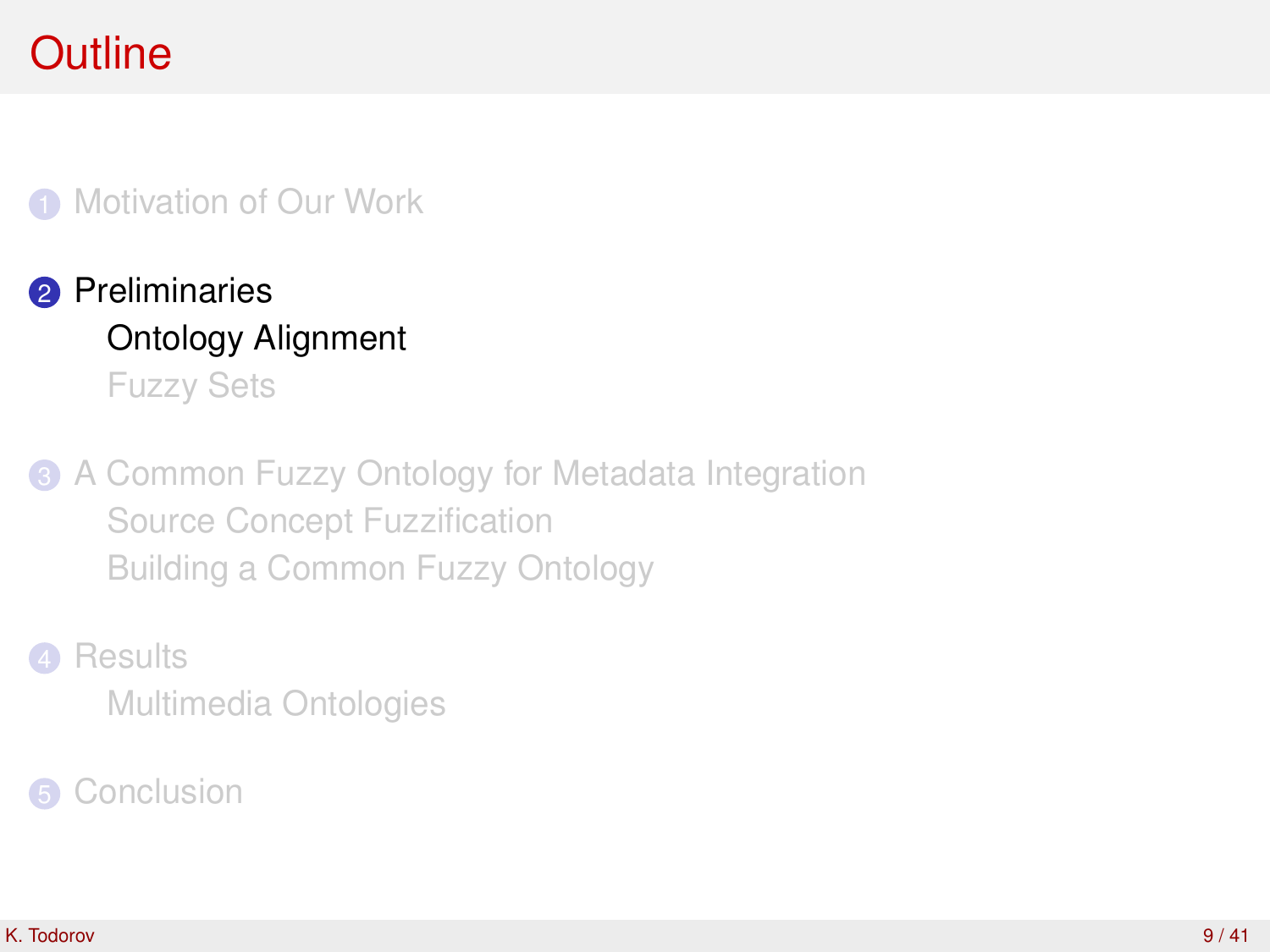# Ontology Alignment

Definition, assumptions

A (Populated) Ontology

- $O = \{C, is\_a, R, I, g\}$
- *C* is a set whose elements are called **concepts**
- *is*\_*a* is a **partial order** on *C* (the existance of a hierarchical backbone is assumed)
- *R* is a set of other (binary) **relations** holding between the concepts from the set *C*
- *I* is a set whose elements are called **instances** (data: *text documents*, *images*, or other)
- $g: C \rightarrow 2^l$  is an injection from the set of concepts to the set of subsets of *I*

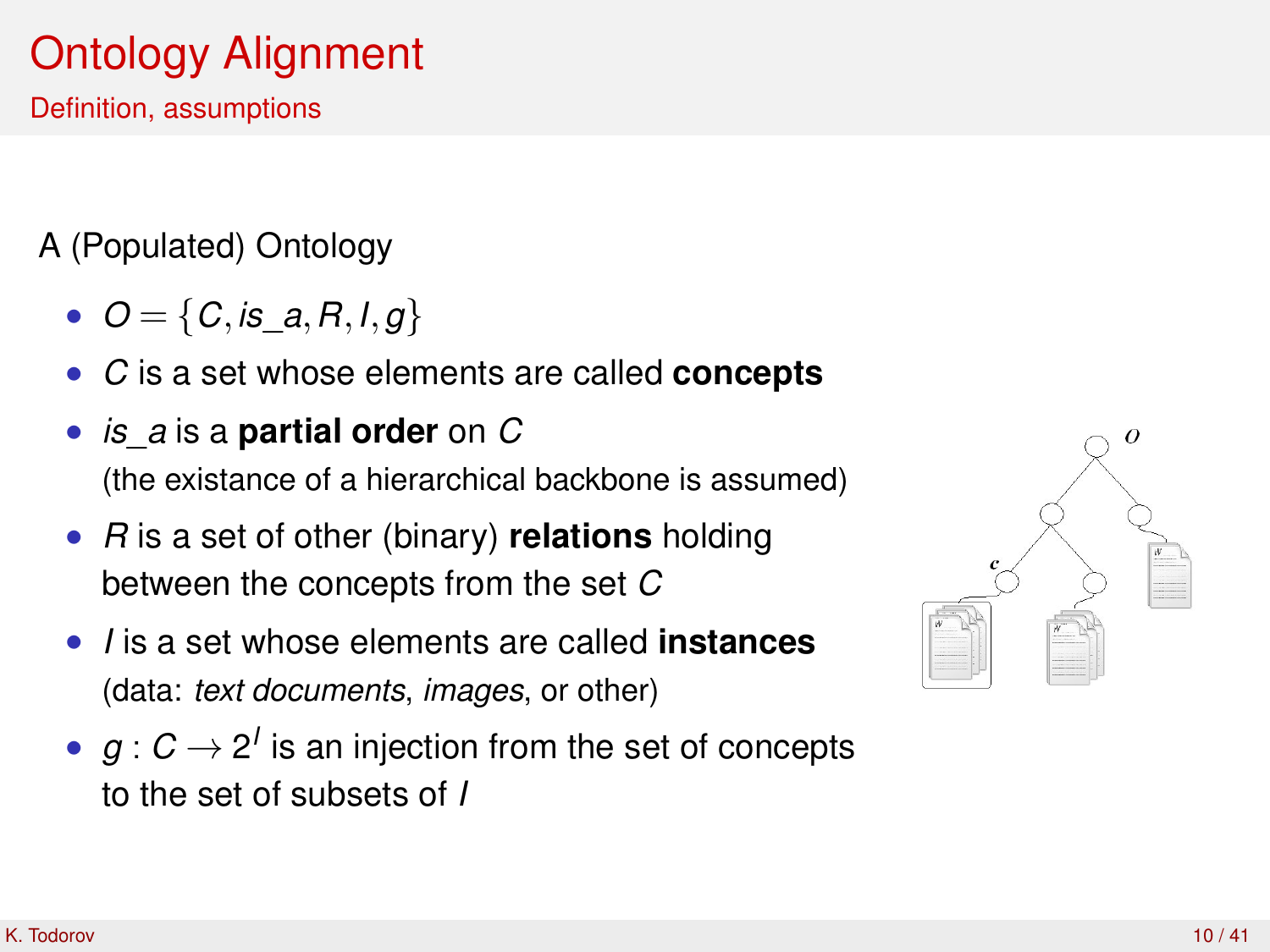# Ontology Alignment

Concept similarity

A matching procedure requires a (set of) **similarity measure(s)** and an **algorithm** which applies it/them.

**Example:** instance-based matching.



The similarity of two cross-ontology concepts is assessed by the help of the instances of these concepts

-> **Many possible measures**: structural, name-based, semantic, etc.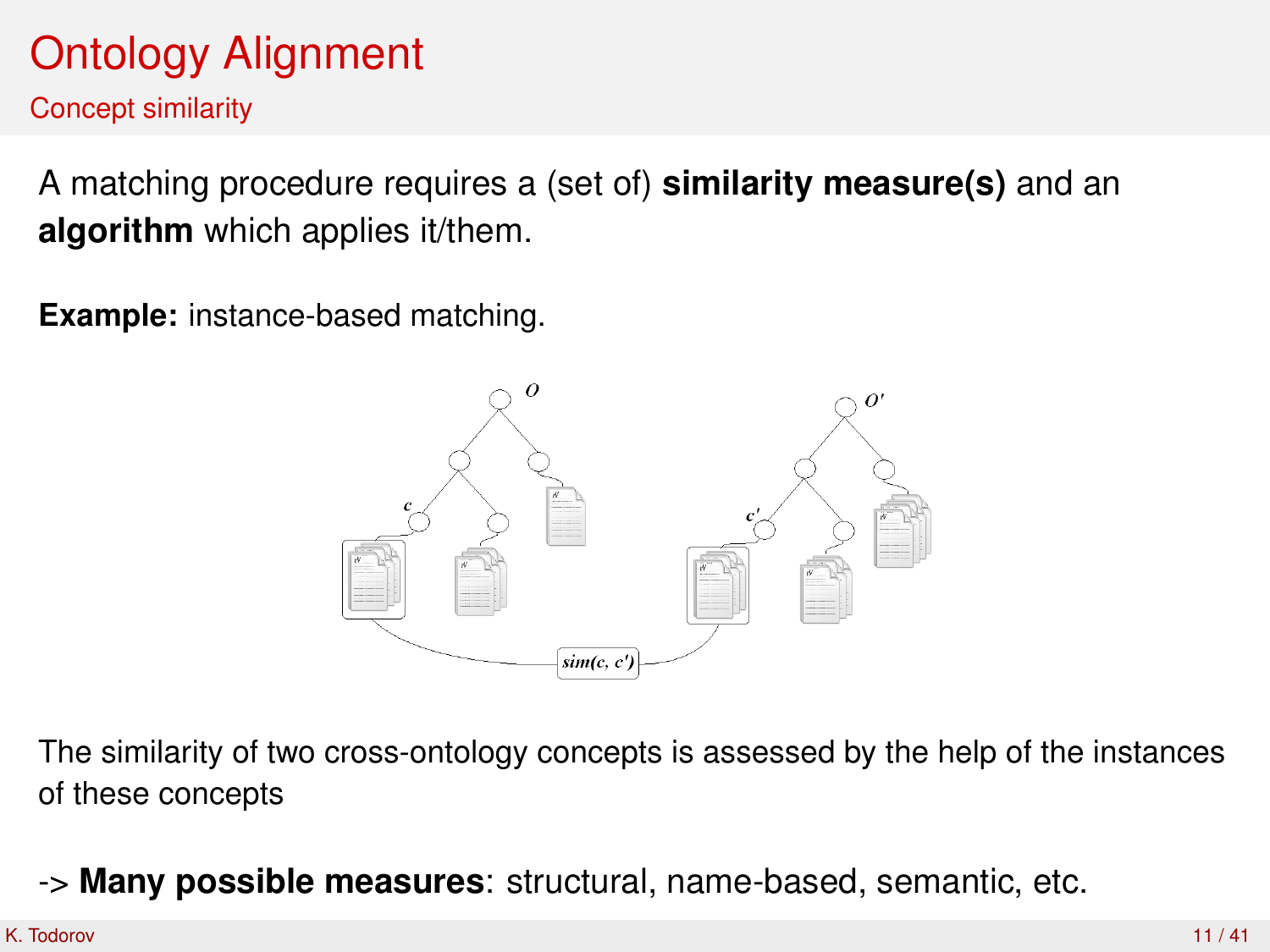#### **1** [Motivation of Our Work](#page-3-0)

### **2** [Preliminaries](#page-7-0) [Ontology Alignment](#page-8-0) [Fuzzy Sets](#page-11-0)

**3** [A Common Fuzzy Ontology for Metadata Integration](#page-13-0) [Source Concept Fuzzification](#page-16-0) [Building a Common Fuzzy Ontology](#page-20-0)

#### **4** [Results](#page-25-0)

<span id="page-11-0"></span>[Multimedia Ontologies](#page-27-0)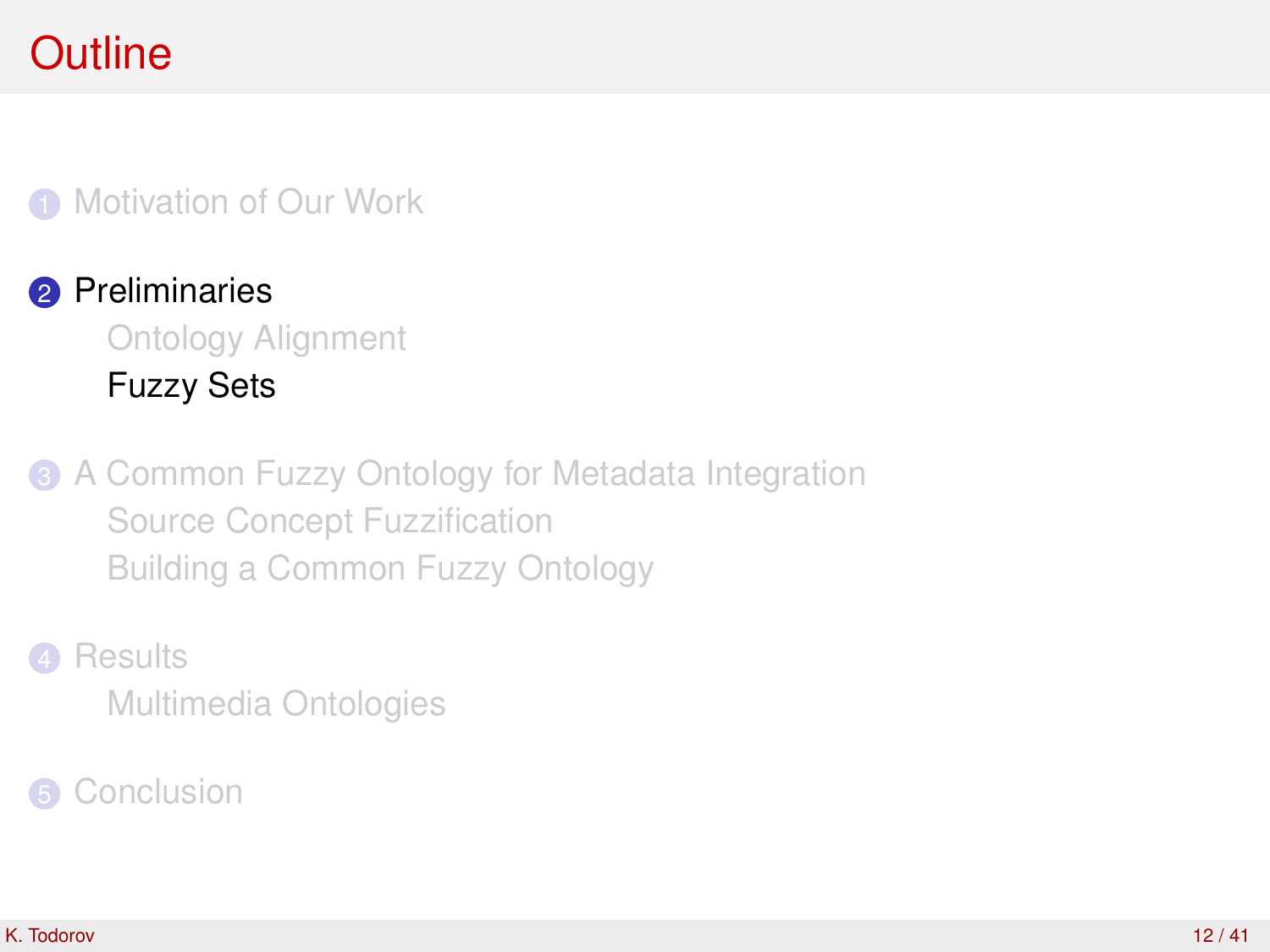### Fuzzy Sets

A fuzzy set *A* is defined on a given domain of objects *X* by the function

```
\mu_A: X \longmapsto [0,1],
```
which expresses the degree of membership of every element of *X* to *A* by assigning to each  $x \in X$  a value from the interval [0, 1].

- The *intersection* of two fuzzy sets *A* and *B* is given by a function  $T(\mu_A(x), \mu_B(x))$ referred to as a *t*-norm. The Gödel *t*-norm is defined by  $T_G(a, b) = min(a, b)$ .
- The *union* of two fuzzy sets *A* and *B* is given by  $S(\mu_A(x), \mu_B(x))$  where *S* is a *t*-conorm. The Gödel definition is given by  $S_G(a, b) = max(a, b)$ .
- The *implication*, denoted  $A \rightarrow B$ , is given by  $\mu_{A \rightarrow B}(x) = i(\mu_A(x), \mu_B(x))$  where *i* is an implication function. The Gödel implication is given as

$$
\mu_{A \to B}(x) = \begin{cases} 1, & \text{if } \mu_A(x) \leq \mu_B(x), \\ \mu_B(x), & \text{otherwise.} \end{cases}
$$
 (1)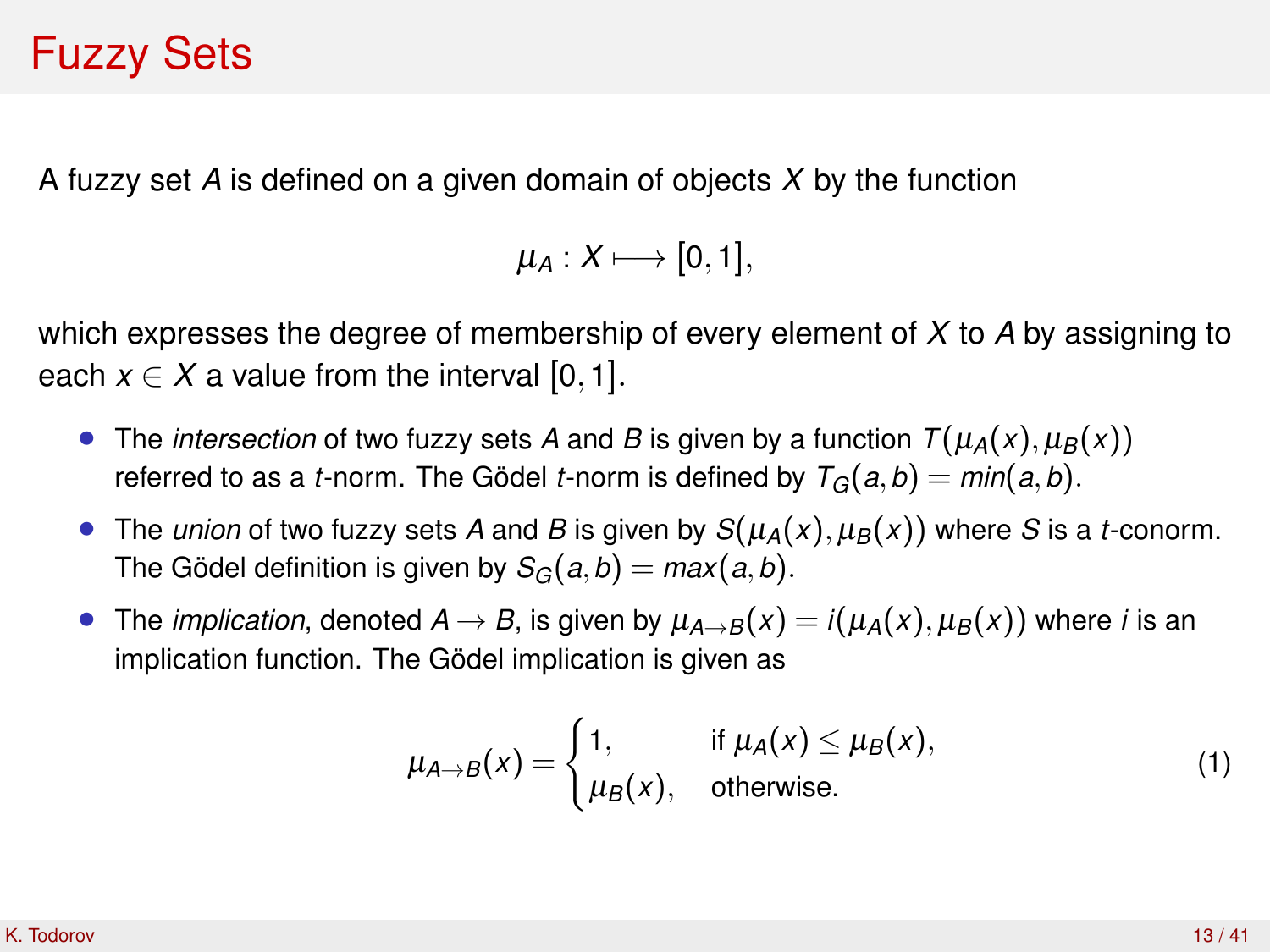**1** [Motivation of Our Work](#page-3-0)

**2** [Preliminaries](#page-7-0) [Ontology Alignment](#page-8-0) [Fuzzy Sets](#page-11-0)

**3** [A Common Fuzzy Ontology for Metadata Integration](#page-13-0) [Source Concept Fuzzification](#page-16-0) [Building a Common Fuzzy Ontology](#page-20-0)

**4** [Results](#page-25-0)

<span id="page-13-0"></span>[Multimedia Ontologies](#page-27-0)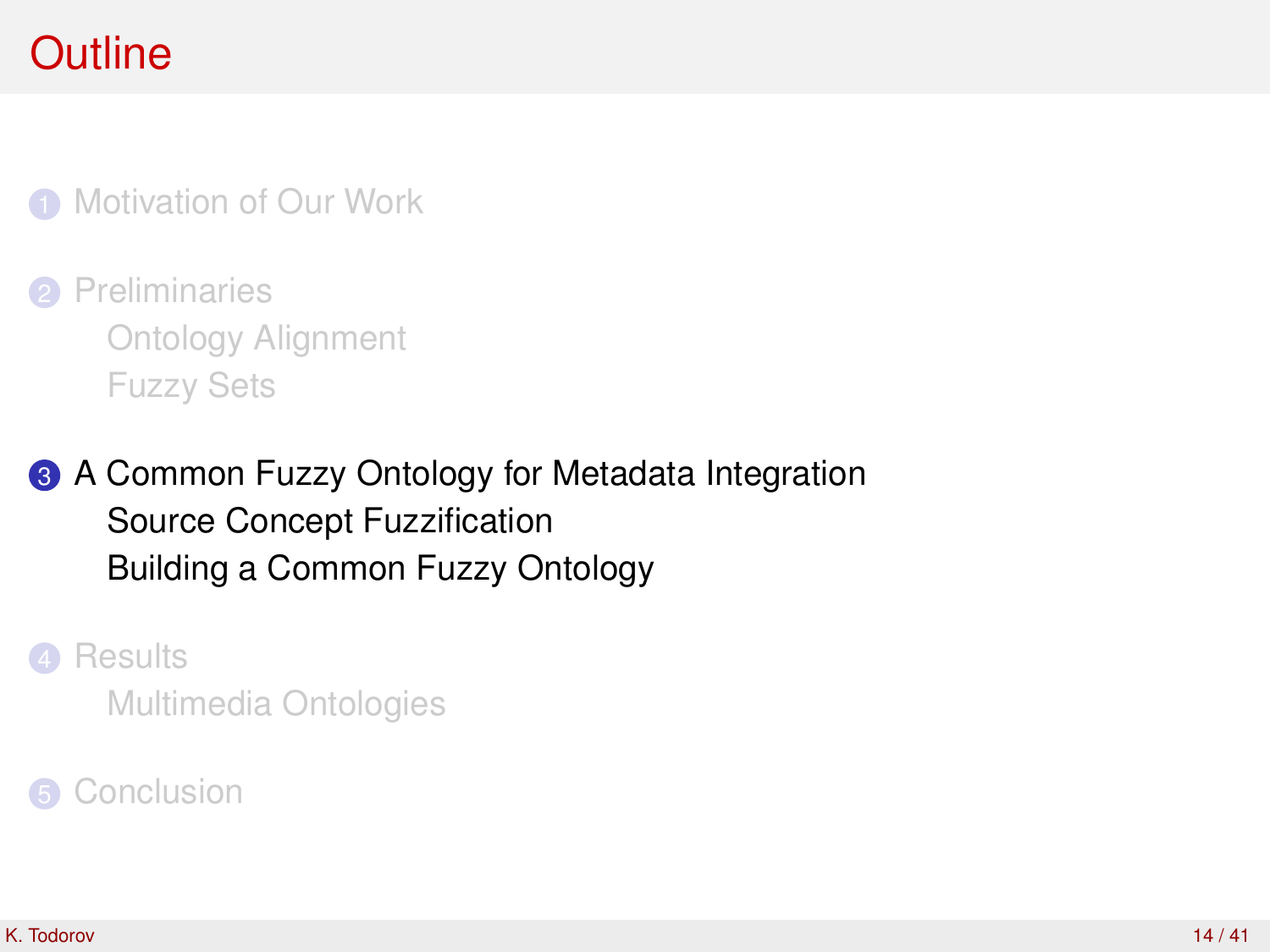### General setting

We have as an input

- a set of source ontologies  $O_1$ ,  $O_2$ ,...
- a special, reference vocabulary  $O_{ref} = (X, is a, R_{ref}, I_{ref}, g_{ref})$ 
	- The existence and suitability of a reference vocabulary: a non-trivial, highly application dependent question

The procedure:

- Projection: represent each source concept as a fuzzy set on the set of reference concepts
- Union: match the source concepts to one another by the help of fuzzy set relatedness criteria

$$
\text{Source} \longrightarrow \text{Fuzzification} \longrightarrow \text{Fuzzy} \longrightarrow \text{Outologies} \longrightarrow \text{Fuzzy Algorithm} \longrightarrow \text{Fuzzy Algorithm} \longrightarrow \text{Fuzzy Algorithm} \longrightarrow \text{Fuzzy Number}
$$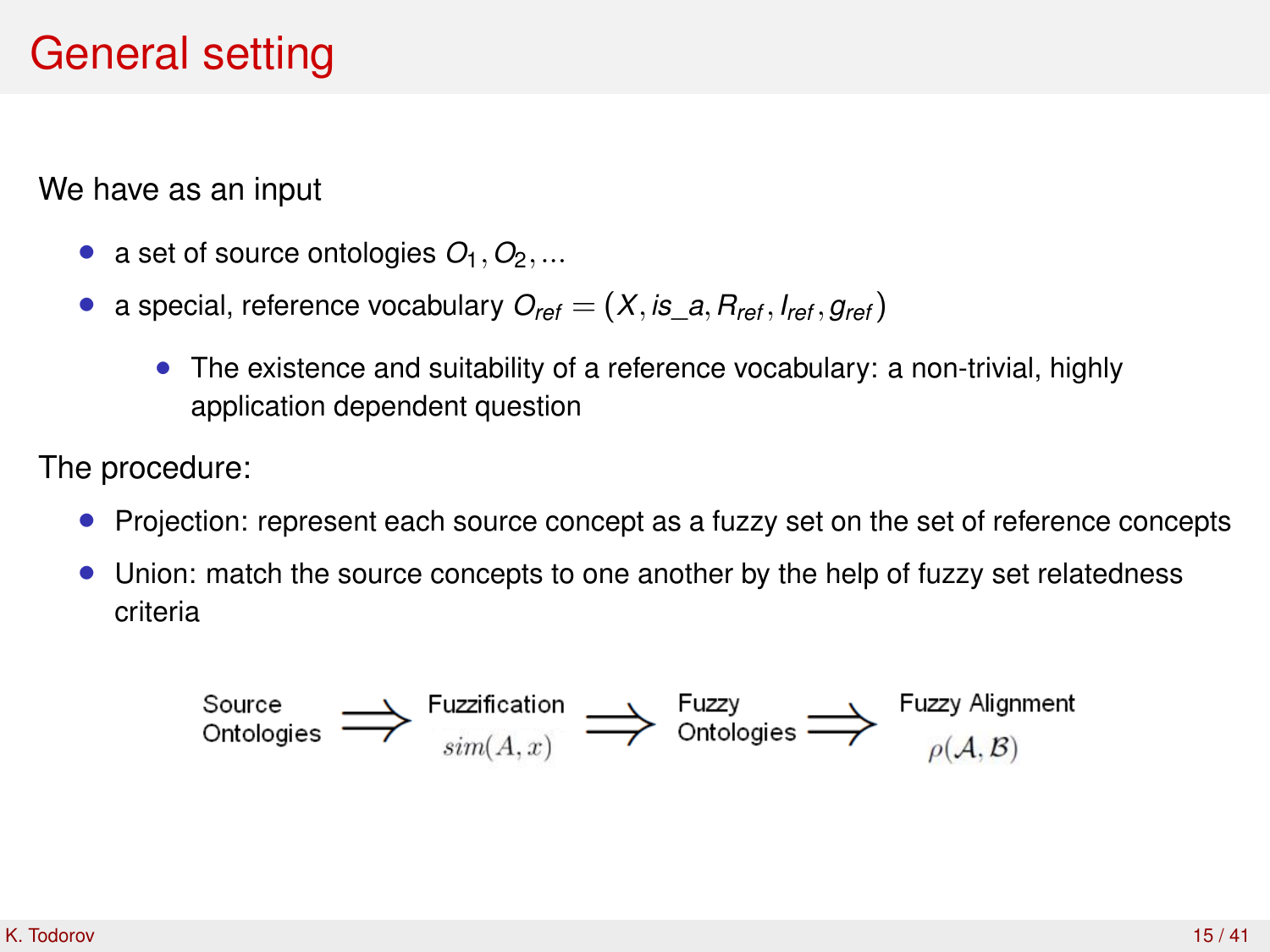### General setting

We have as an output:

• A novel *fuzzy* ontology which represents the relations holding between the concepts of the source ontologies.

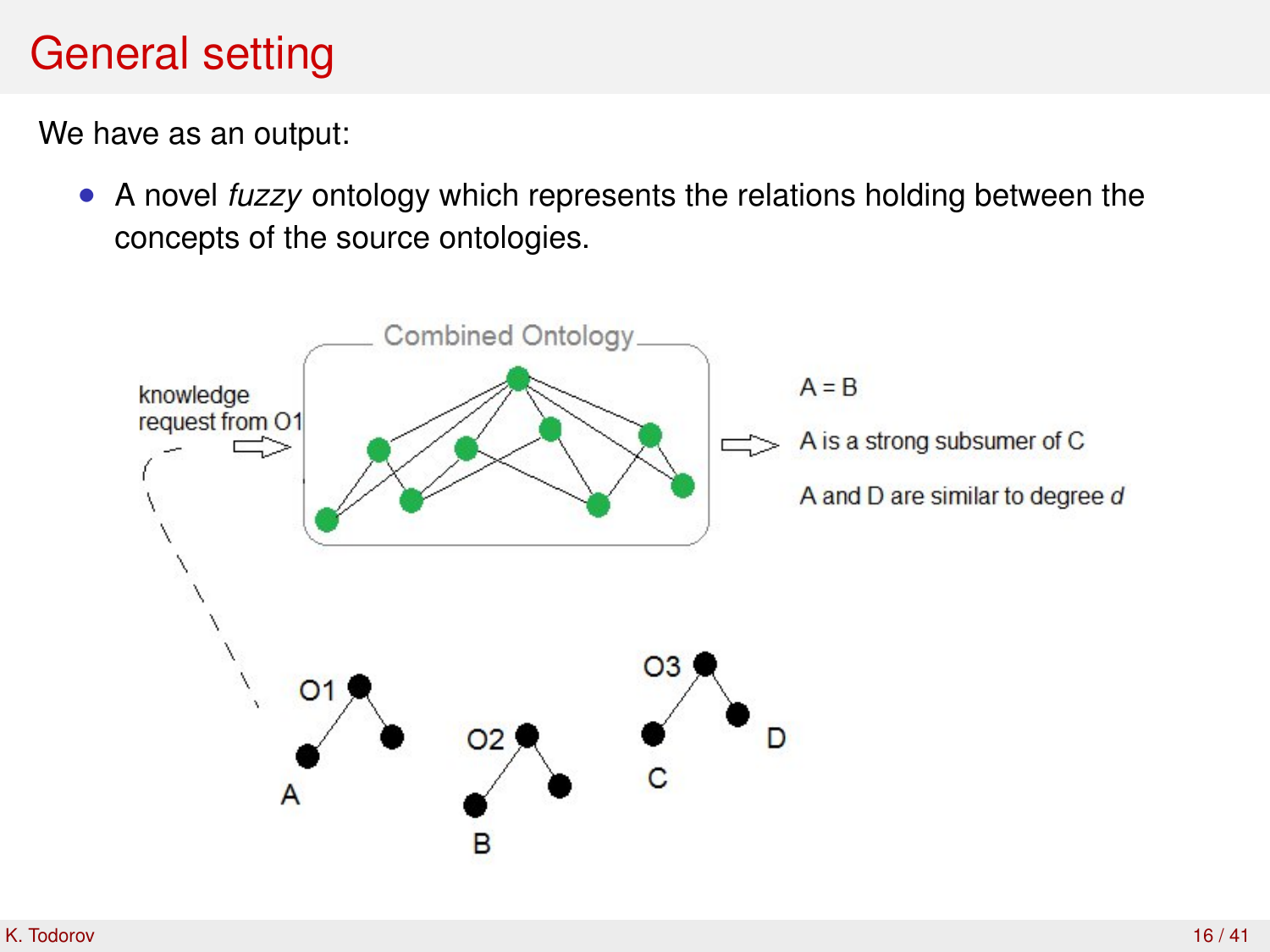**1** [Motivation of Our Work](#page-3-0)

**2** [Preliminaries](#page-7-0) [Ontology Alignment](#page-8-0) [Fuzzy Sets](#page-11-0)

**3** [A Common Fuzzy Ontology for Metadata Integration](#page-13-0) [Source Concept Fuzzification](#page-16-0)

[Building a Common Fuzzy Ontology](#page-20-0)

**4** [Results](#page-25-0)

<span id="page-16-0"></span>[Multimedia Ontologies](#page-27-0)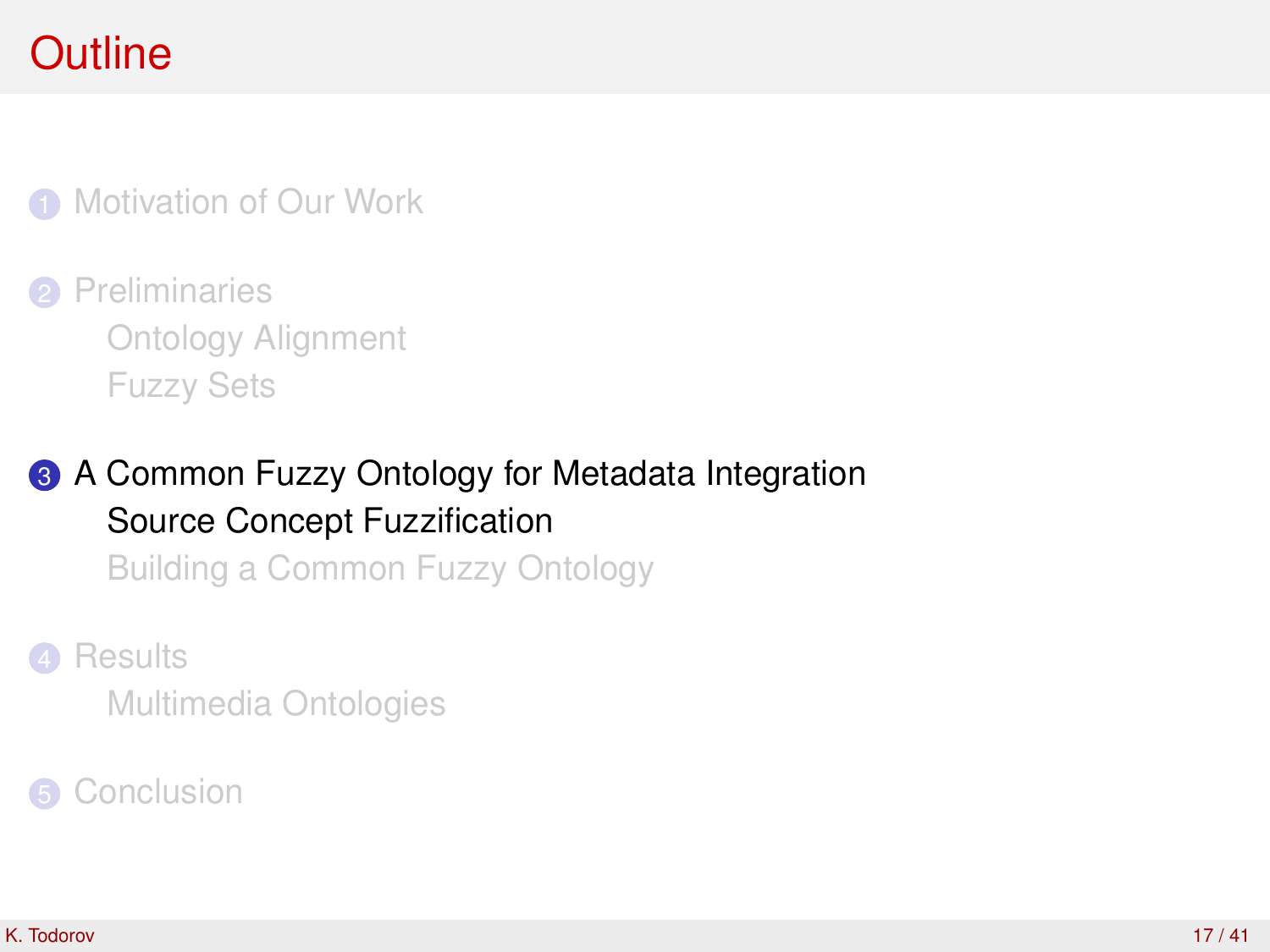### Concept Fuzzification

Fuzzy representation of the source concepts

A given source concept A is represented as a fuzzy set  $\mathscr A$  with a membership function

$$
\mu_{\mathscr{A}}(x) = \mathsf{score}_{A}(x), \forall x \in X,\tag{2}
$$

where  $score_A(x)$  is the similarity score associated to a concept  $x \in X$  with respect to *A*.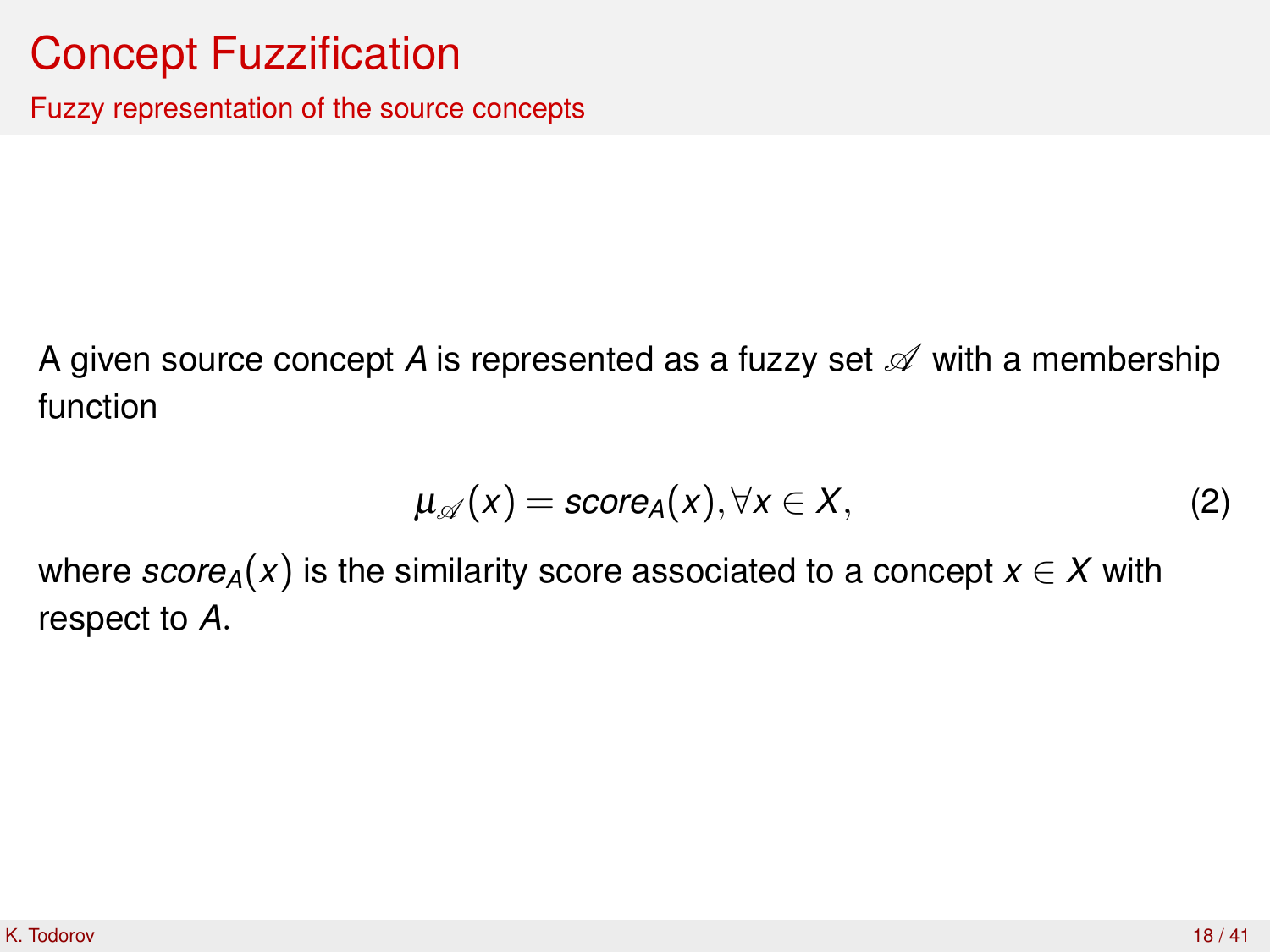# Concept Fuzzification

#### **Examples**



Figure: Fuzzy membership functions: 20NG classes scored by Wikipedia.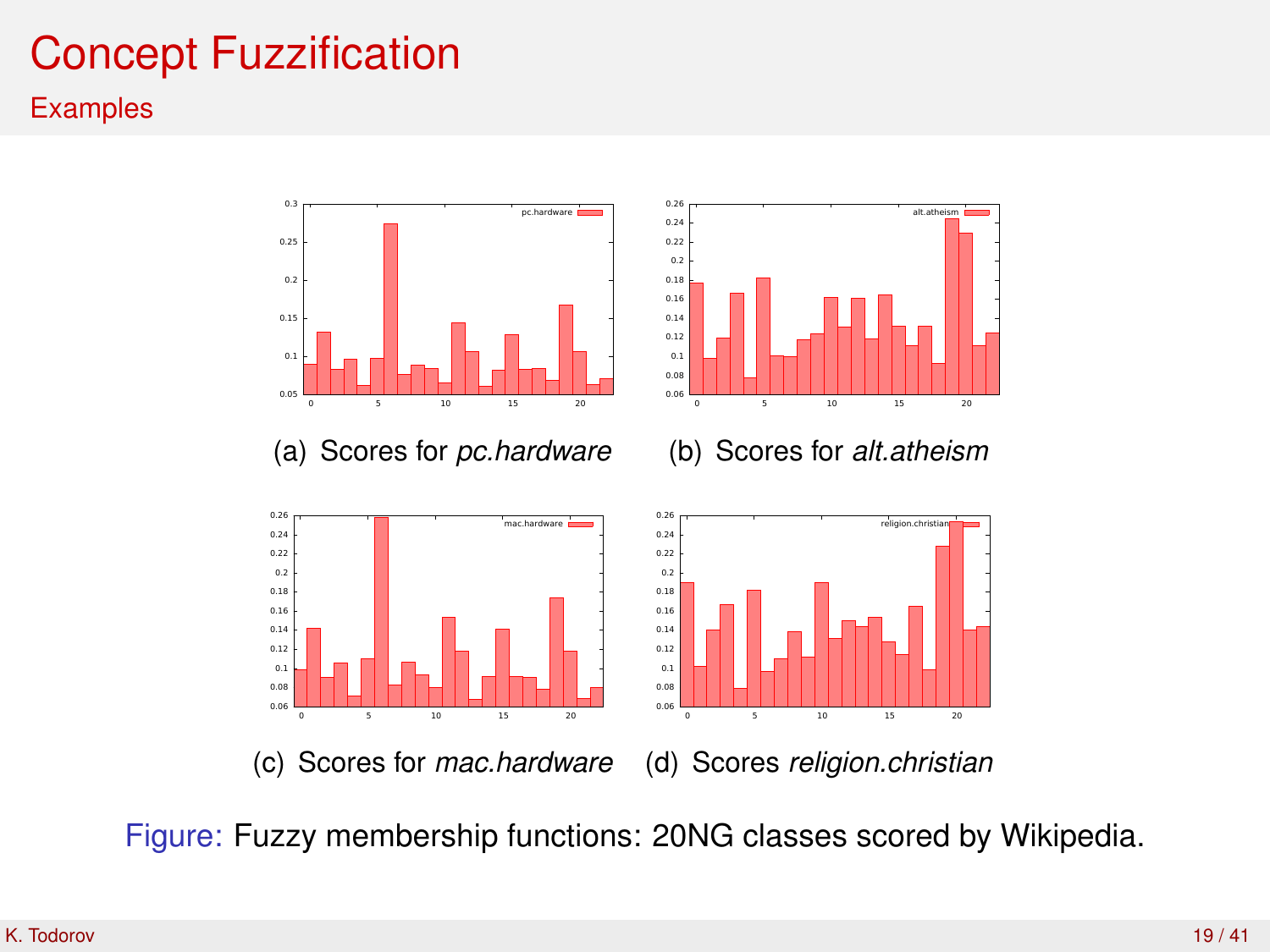### Concept Fuzzification

A Hierarchical Fuzzification Algorithm

**Algorithm:** For a source ontology  $O_1$  and a reference ontology  $O_{ref}$ :

- Leaf node of  $O_1$ : assign a score by computing crisp concept similarities to the reference concepts of *Oref* .
- Non-leaf node of  $O_1$ : score as the maximum of the scores of its children for every  $x \in X$ .

**Example:** A has children A' and A'' and A'''. Compute:

$$
score_A(x) = max\{score_{A'}(x), score_{A''}(x), score_{A'''}(x)\}, \forall x \in X.
$$
 (3)

**Entailment**:  $\mu_{\mathscr{A}}(x) \to \mu_{\mathscr{A}}(x) = 1$  for all *x* and all children  $\mathscr{A}'$  of  $\mathscr{A}$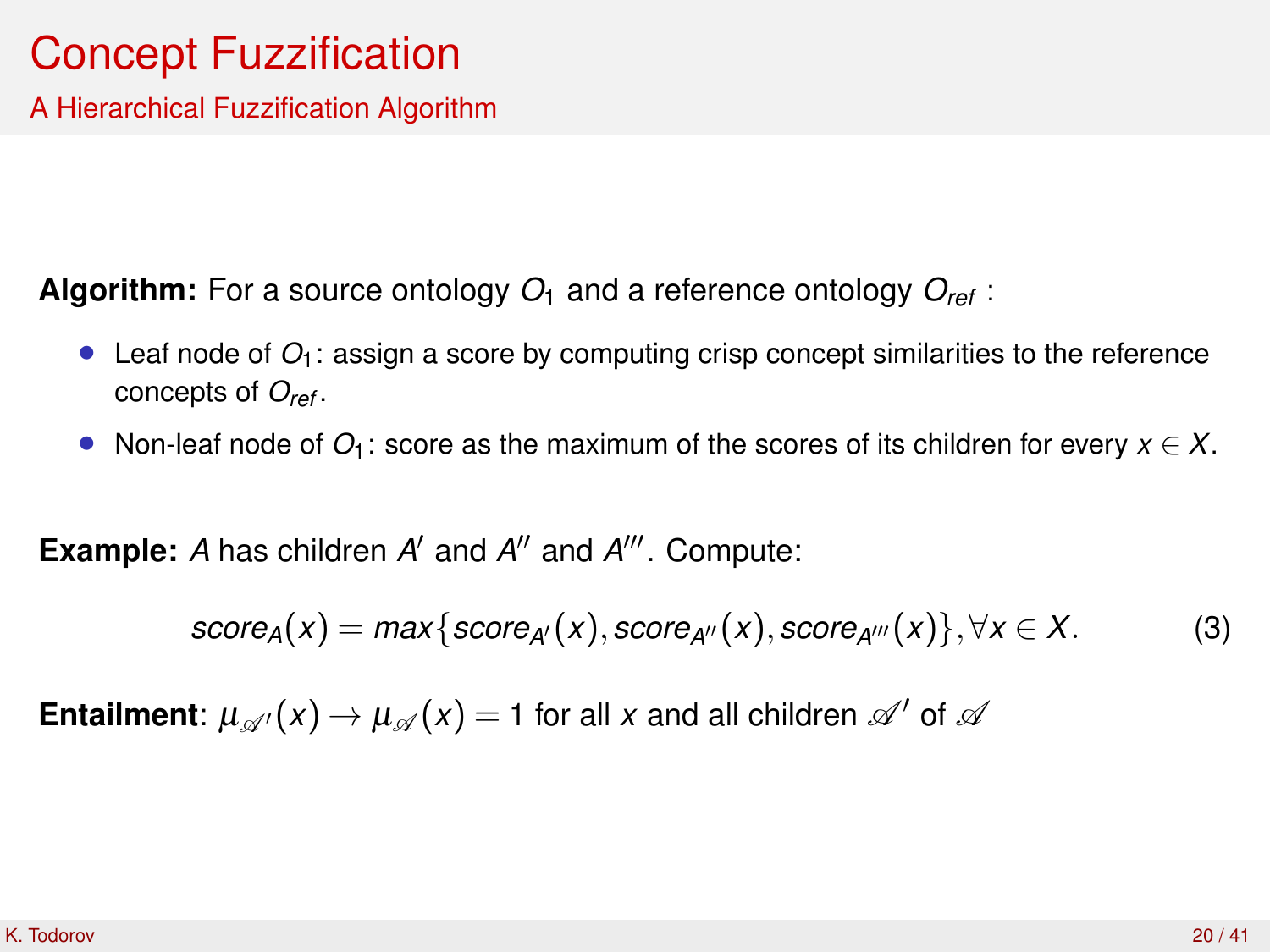**1** [Motivation of Our Work](#page-3-0)

**2** [Preliminaries](#page-7-0) [Ontology Alignment](#page-8-0) [Fuzzy Sets](#page-11-0)

**3** [A Common Fuzzy Ontology for Metadata Integration](#page-13-0) [Source Concept Fuzzification](#page-16-0) [Building a Common Fuzzy Ontology](#page-20-0)

**4** [Results](#page-25-0)

<span id="page-20-0"></span>[Multimedia Ontologies](#page-27-0)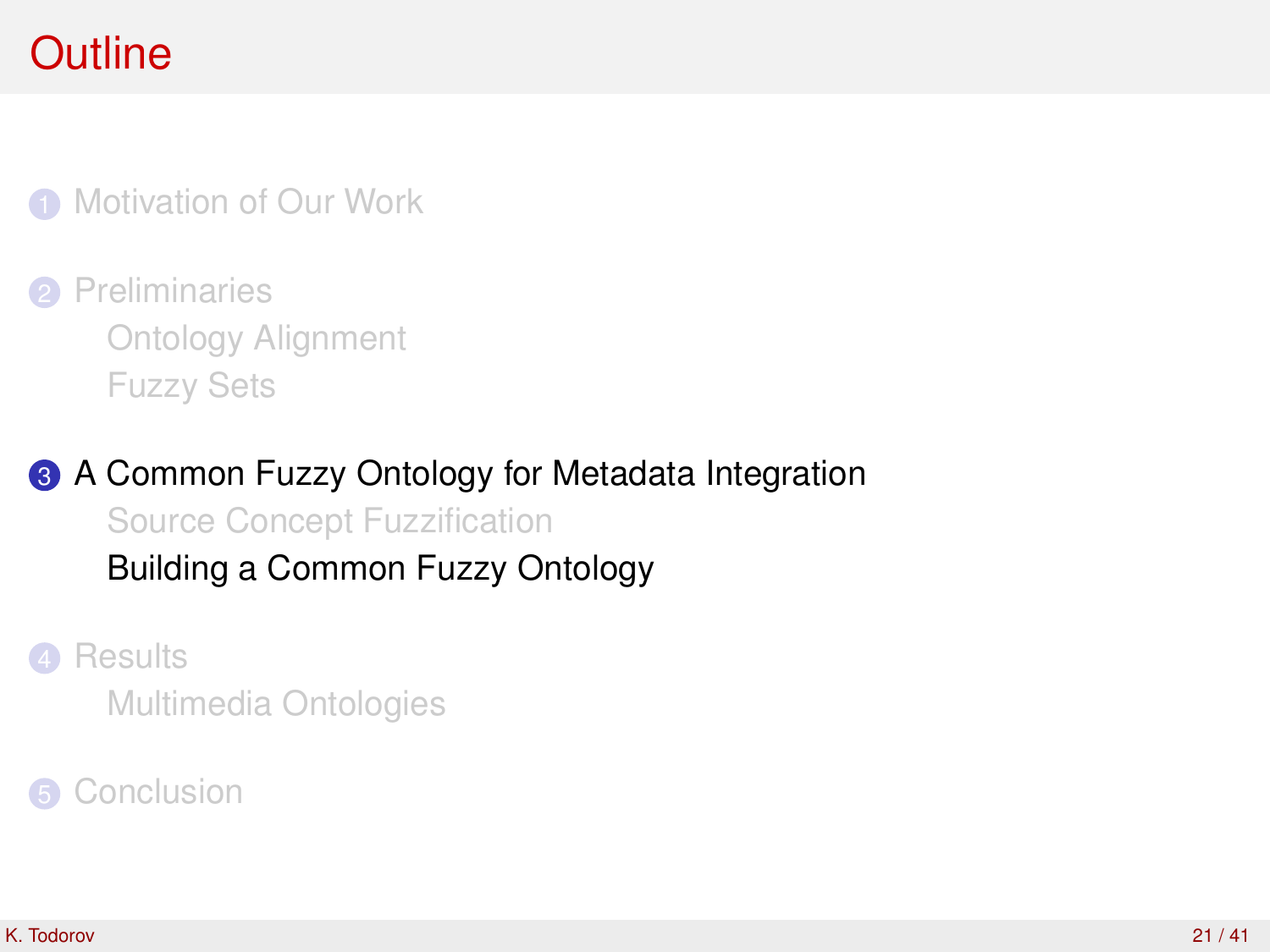Fuzzy Subsumption

### Definition (Fuzzy Subsumption)

The subsumption  $\mathscr{A}'$  is a  $\mathscr A$  is defined and denoted in the following manner:

$$
is_a(\mathscr{A}',\mathscr{A}) = \inf_{x \in X} \mu_{\mathscr{A}' \to \mathscr{A}}(x)
$$
 (4)

**Remark.** Crisp subsumption is preserved: the hierarchical procedure for concept fuzzification assures that  $is\_a(A',A) = 1$  holds.

**Application.** Computing the fuzzy **is\_a** between two concepts allows for answering a query regarding *generality* and *specificity* of cross-ontology concepts wrt a given concept.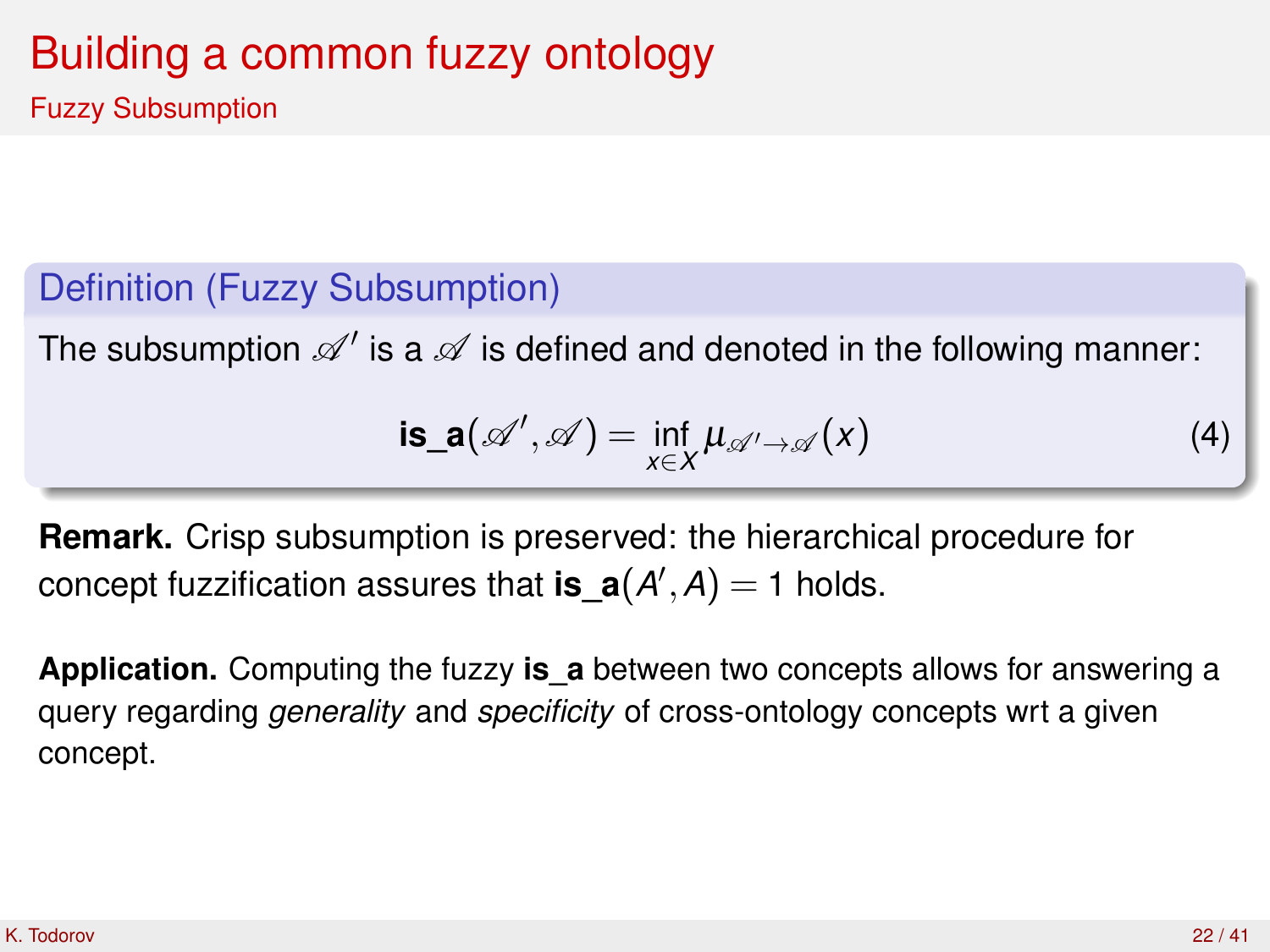Fuzzy Ontology

### Definition (Fuzzy Ontology)

- $\mathscr{C}$ : a set of (fuzzified) concepts
- **is\_a** :  $\mathscr{C} \times \mathscr{C} \rightarrow [0,1]$  a fuzzy *is\_a*-relationship
- ${\mathscr R}$  a set of fuzzy relations on  ${\mathscr C}$  ( ${\mathscr R}$  contains relations  $r:{\mathscr C}^n\to[0,1])$
- $\mathscr X$  a set of objects
- $\phi : \mathscr{C} \to \mathscr{F}(\mathscr{X}, [0,1])$  a function that assigns a membership function to every fuzzy concept in  $\mathscr C$ .

We require that **is a** and  $\phi$  are compatible, i.e., that  $\textsf{is\_a}(\mathscr{A}',\mathscr{A}) = \textsf{inf}_\mathsf{x} \, \mu_{\mathscr{A}' \to \mathscr{A}}(\mathsf{x})$  holds for all  $\mathscr{A}',\mathscr{A} \in \mathscr{C}.$  With these definitions, the quintuple

$$
\mathscr{O}=(\mathscr{C},\text{is\_a},\mathscr{R},\mathscr{X},\phi)
$$

forms a fuzzy ontology.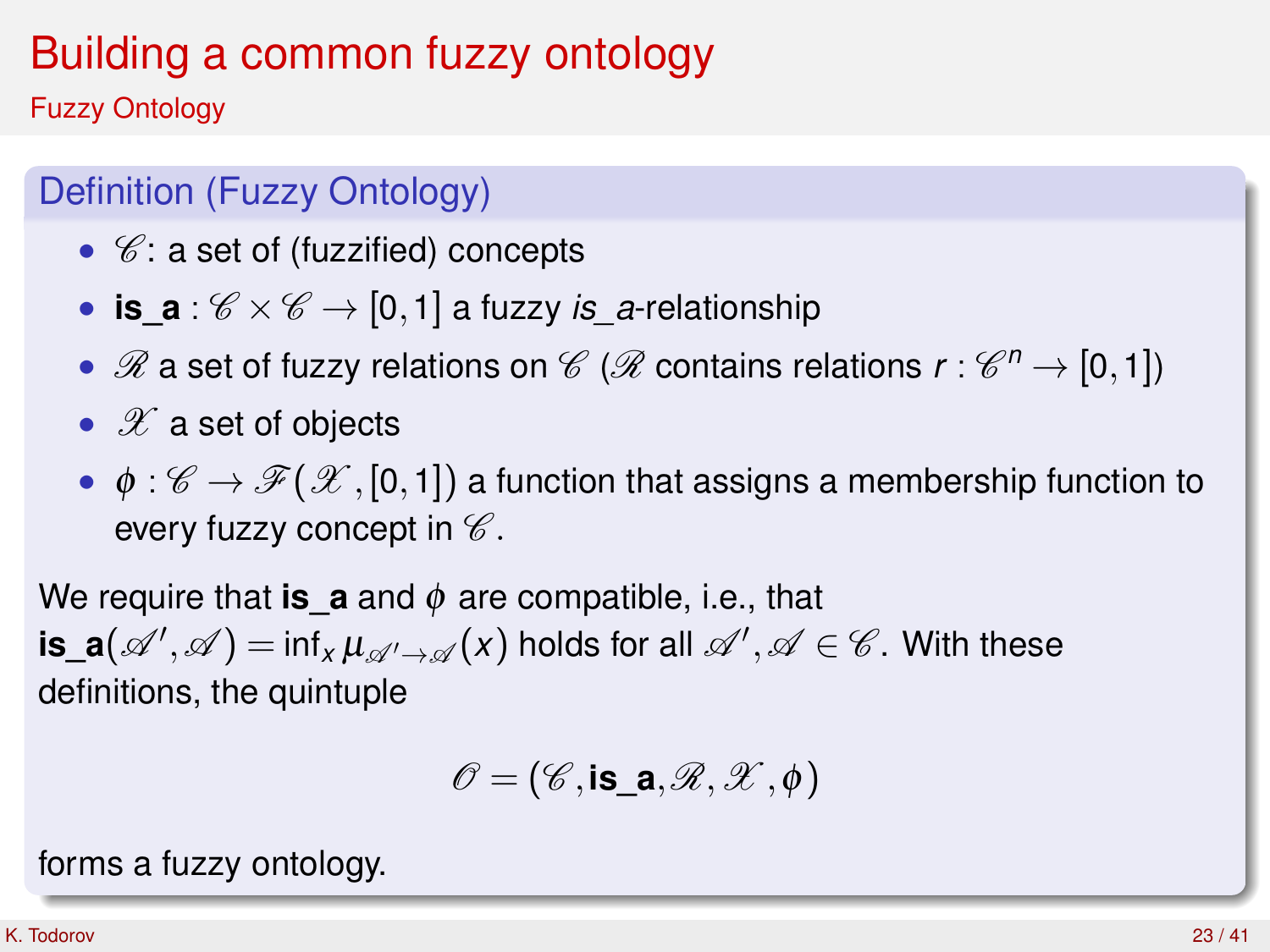Measures for Fuzzy Concept Similarity

• Basic

$$
\rho_{base}(\mu_{\mathscr{A}}, \mu_{\mathscr{B}}) = \max_{x \in X} |\mu_{\mathscr{A}}(x) - \mu_{\mathscr{B}}(x)|. \tag{5}
$$

• Euclidean distance

$$
\rho_{\text{diff}}(\mu_{\mathscr{A}}, \mu_{\mathscr{B}}) = ||\mu_{\mathscr{A}} - \mu_{\mathscr{B}}||_2. \qquad (6)
$$

• Zadeh's partial matching index

$$
\rho_{\text{sup-min}}(\mu_{\mathscr{A}}, \mu_{\mathscr{B}}) = \sup_{x \in X} \mathcal{T}(\mu_{\mathscr{A}}(x), \mu_{\mathscr{B}}(x)). \tag{7}
$$

• Jaccard coefficient

$$
\rho_{jacc}(\mu_{\mathscr{A}}, \mu_{\mathscr{B}}) = \frac{\sum_{x} \mathcal{T}(\mu_{\mathscr{A}}(x), \mu_{\mathscr{B}}(x))}{\sum_{x} \mathcal{S}(\mu_{\mathscr{A}}(x), \mu_{\mathscr{B}}(x))}.
$$
\n(8)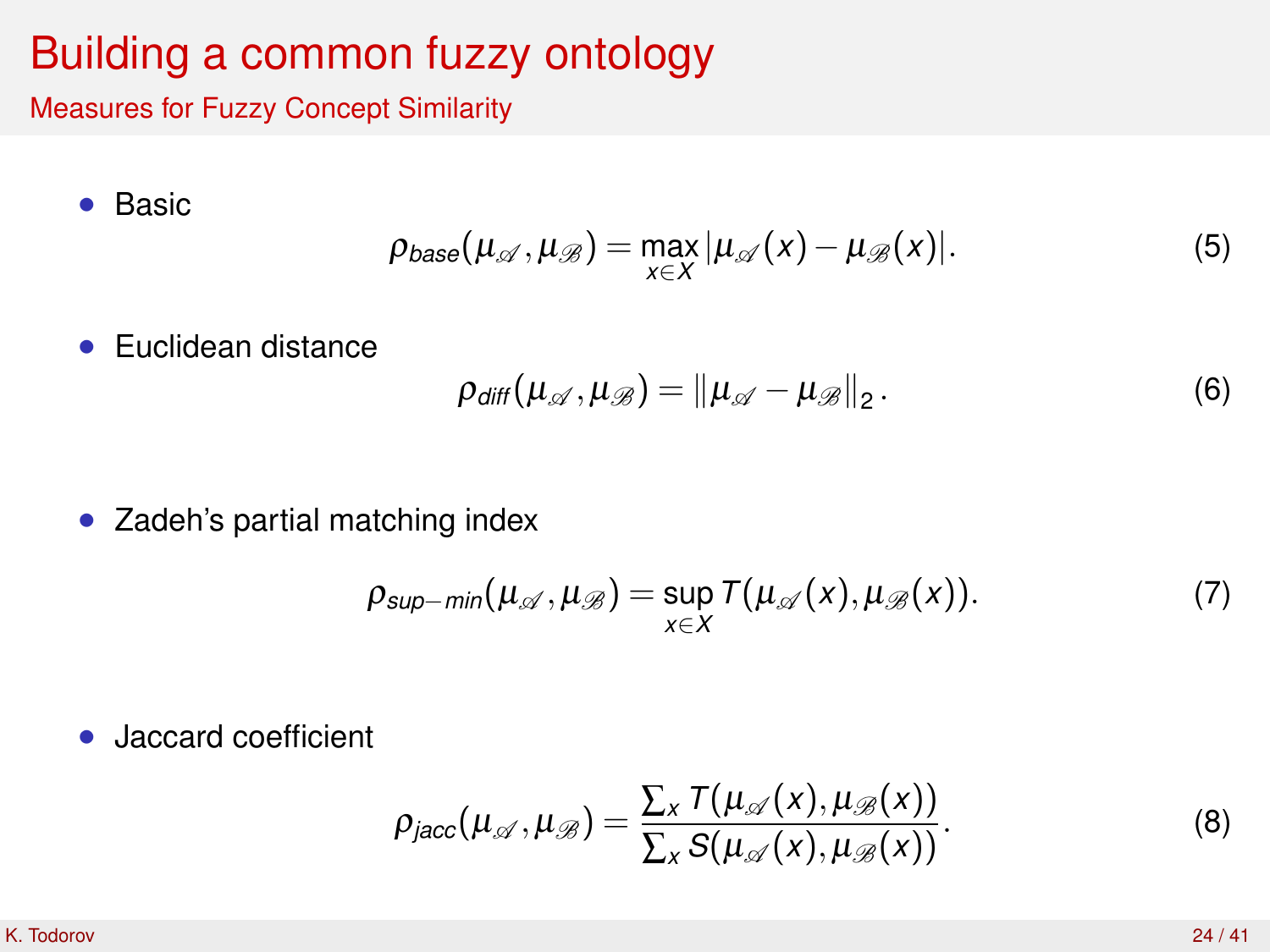Quantifying Commonality and Relative Specificity

The union of two fuzzy concepts can be decomposed into three components:

$$
S(\mathscr{A},\mathscr{B})=(\mathscr{A}\mathscr{B})+(\mathscr{A}-\mathscr{B})+(\mathscr{B}-\mathscr{A}).
$$
\n(9)

 $\mathscr{A}\mathscr{B} = T(\mathscr{A}, \mathscr{B})$  // what is common to both concepts; (10)  $\mathscr{A} - \mathscr{B} = T(\mathscr{A}, \neg \mathscr{B})$  // what is characteristic for A; (11)  $\mathscr{B} - \mathscr{A} = \mathcal{T}(\mathscr{B}, \neg \mathscr{A})$  // what is characteristic for B. (12)

Several merge options can be provided to the user w.r.t. the values of these three components. In case  $\mathscr A\mathscr B$  is significantly larger than each of  $\mathscr A-\mathscr B$  and  $\mathscr B-\mathscr A$ , the two concepts can be merged into their union. In case one of  $\mathscr{A} - \mathscr{B}$  or  $\mathscr{B} - \mathscr{A}$  is larger than the other two components, the concepts can be merged to either  $\mathscr A$  or  $\mathscr B$ .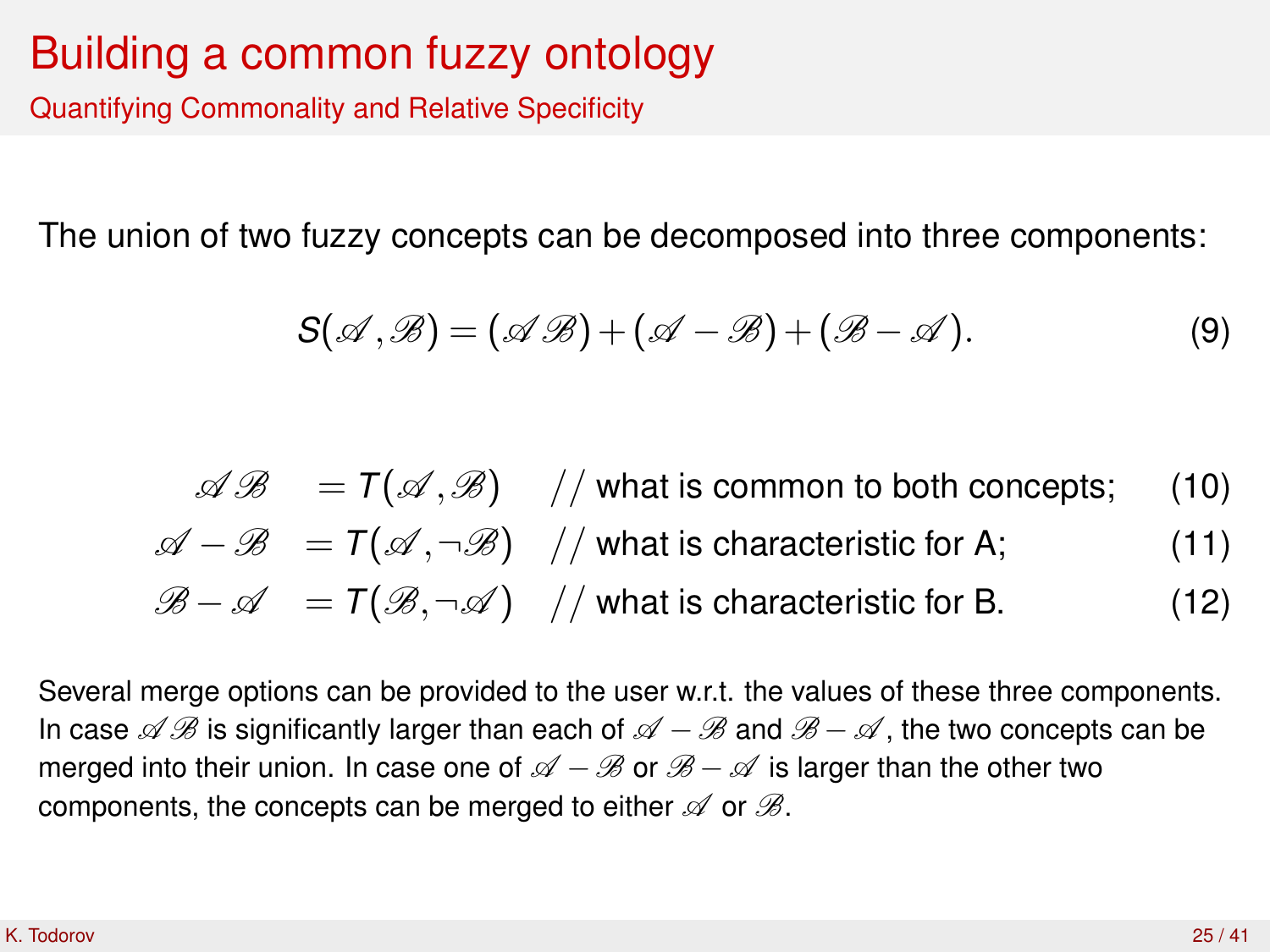**1** [Motivation of Our Work](#page-3-0)

2 [Preliminaries](#page-7-0) [Ontology Alignment](#page-8-0) [Fuzzy Sets](#page-11-0)

**3** [A Common Fuzzy Ontology for Metadata Integration](#page-13-0) [Source Concept Fuzzification](#page-16-0) [Building a Common Fuzzy Ontology](#page-20-0)

<span id="page-25-0"></span>**4** [Results](#page-25-0) [Multimedia Ontologies](#page-27-0)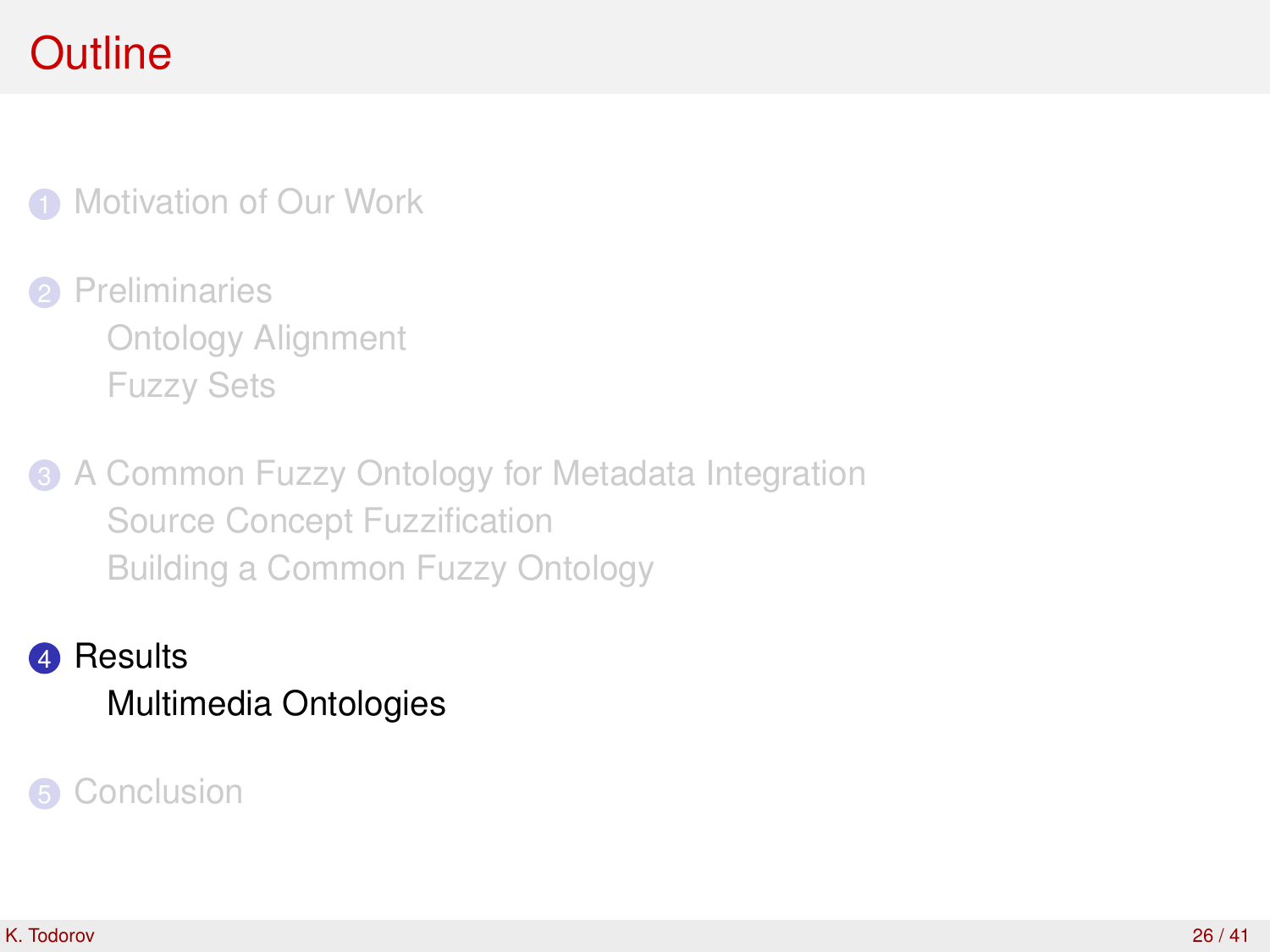Extended version of Wikipedia's main topic classifications containing more than 30 semantically related concepts.

- Population: Inex 2007 corpus
- documents directly belong to a category, or to one of its direct subcategories in the Wikipedia category tree

Among the concepts:

*law (745 documents), technology (293), arts(319), society(2050), agriculture(530) social\_sciences(1695) computing(1902) health(341) education(515) mathematics(1903) people(136) business(1202) science(547), history(445), politics(896), applied\_sciences(1302), geography(164), chronology(303), environment(467), nature(234), humanities(537), language(427), culture(765)*, etc...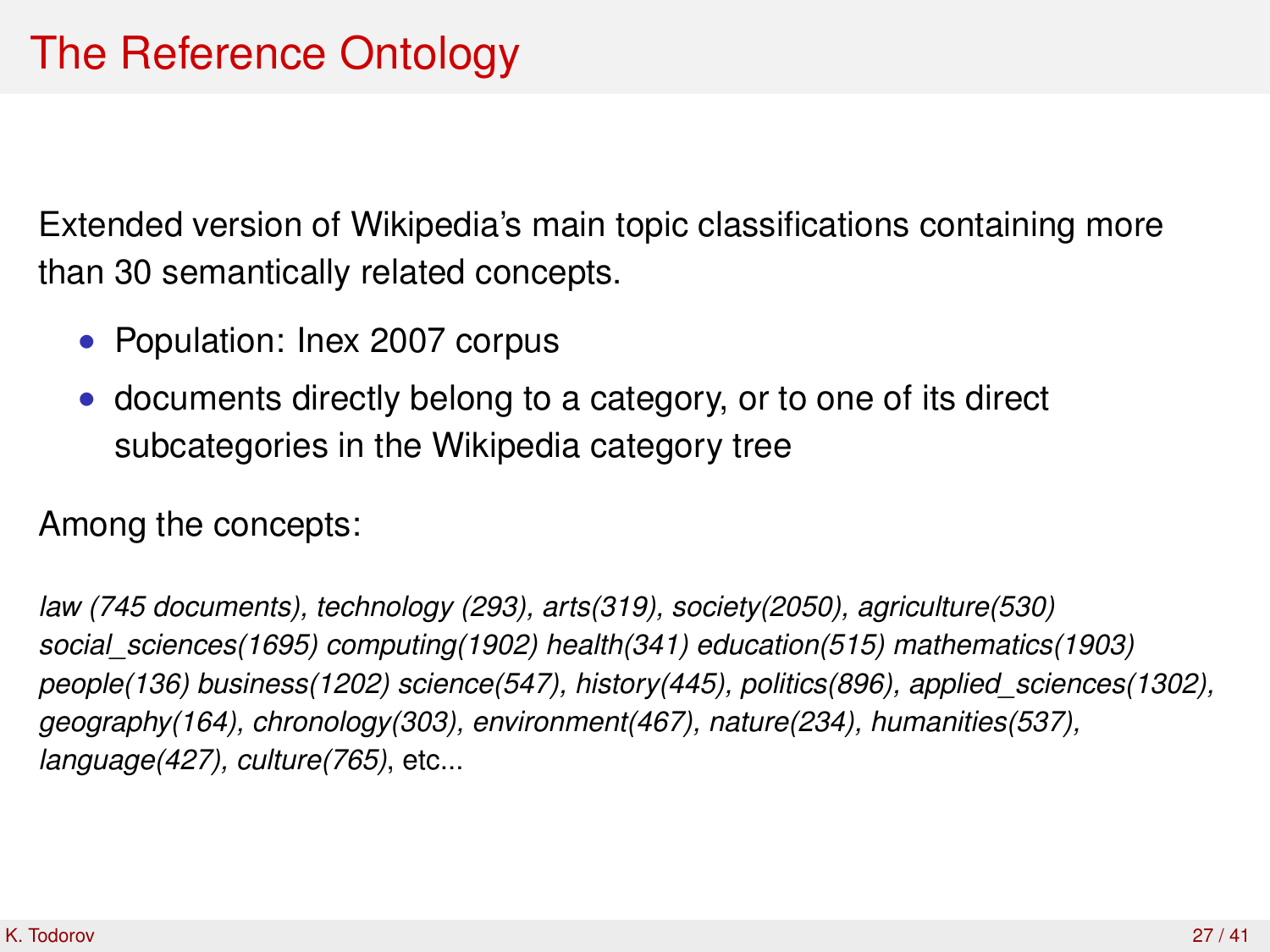**1** [Motivation of Our Work](#page-3-0)

2 [Preliminaries](#page-7-0) [Ontology Alignment](#page-8-0) [Fuzzy Sets](#page-11-0)

**3** [A Common Fuzzy Ontology for Metadata Integration](#page-13-0) [Source Concept Fuzzification](#page-16-0) [Building a Common Fuzzy Ontology](#page-20-0)

<span id="page-27-0"></span>**4** [Results](#page-25-0) [Multimedia Ontologies](#page-27-0)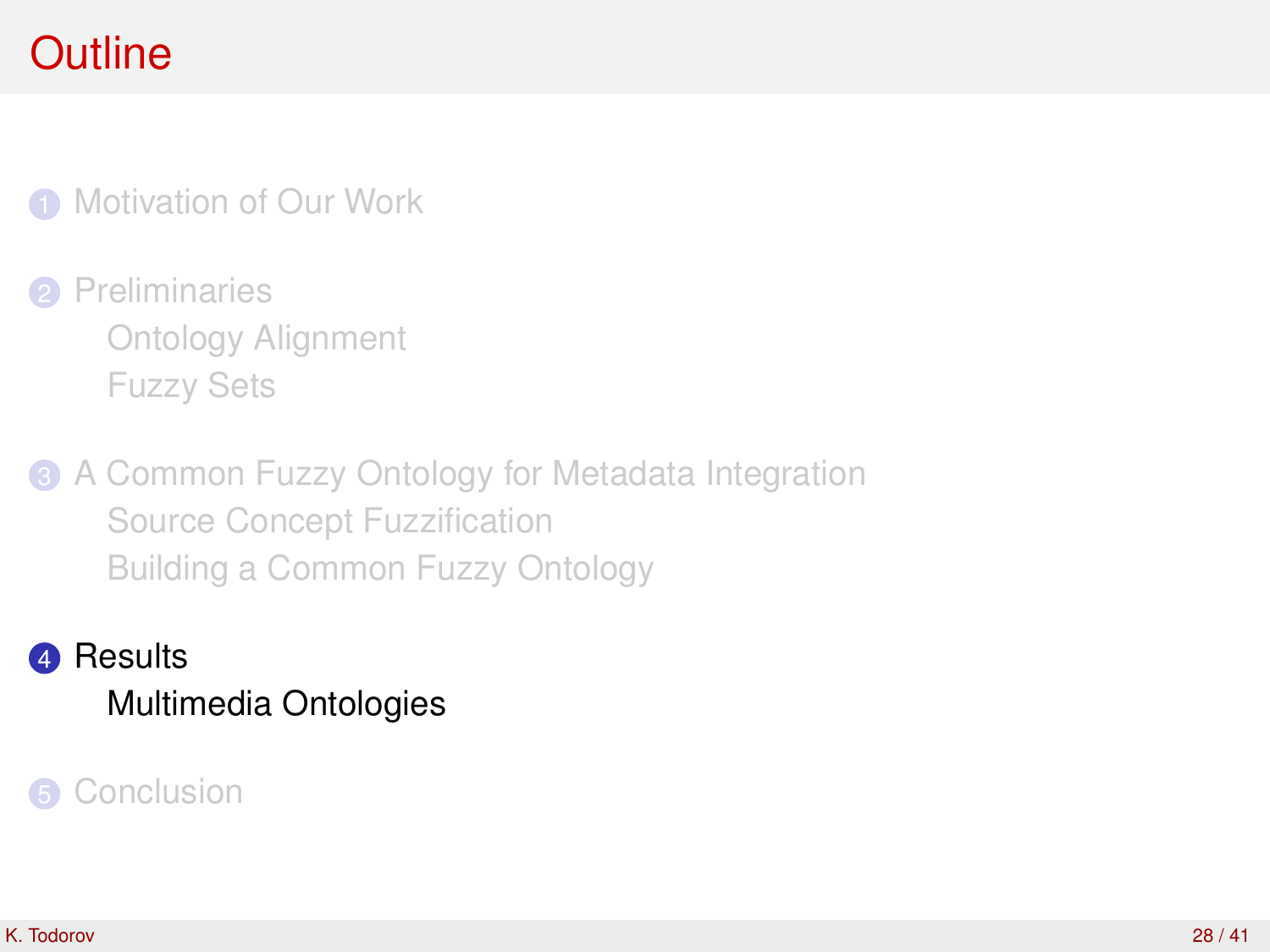### The Source Ontologies: LSCOM and LabelMe

| natural hazard    |                       |  |  |
|-------------------|-----------------------|--|--|
| earthquake        | computers             |  |  |
| natural Disasters | recreational activity |  |  |
| tornado           | sports                |  |  |
| avalanche         | baseball              |  |  |
| mudslide          | <b>basketball</b>     |  |  |
| conveyance        | football              |  |  |
| airplane          | soccer                |  |  |
| flying            | tennis                |  |  |
| landing           | group                 |  |  |
| take-off          | single person         |  |  |
| ground vehicles   | single person male    |  |  |
| bus               | single person female  |  |  |
| truck             | head and shoulders    |  |  |
| boat              |                       |  |  |
| sailboat          |                       |  |  |
| boat_ship         |                       |  |  |

Figure: The LSCOM sub-ontology populated by TRECVID images.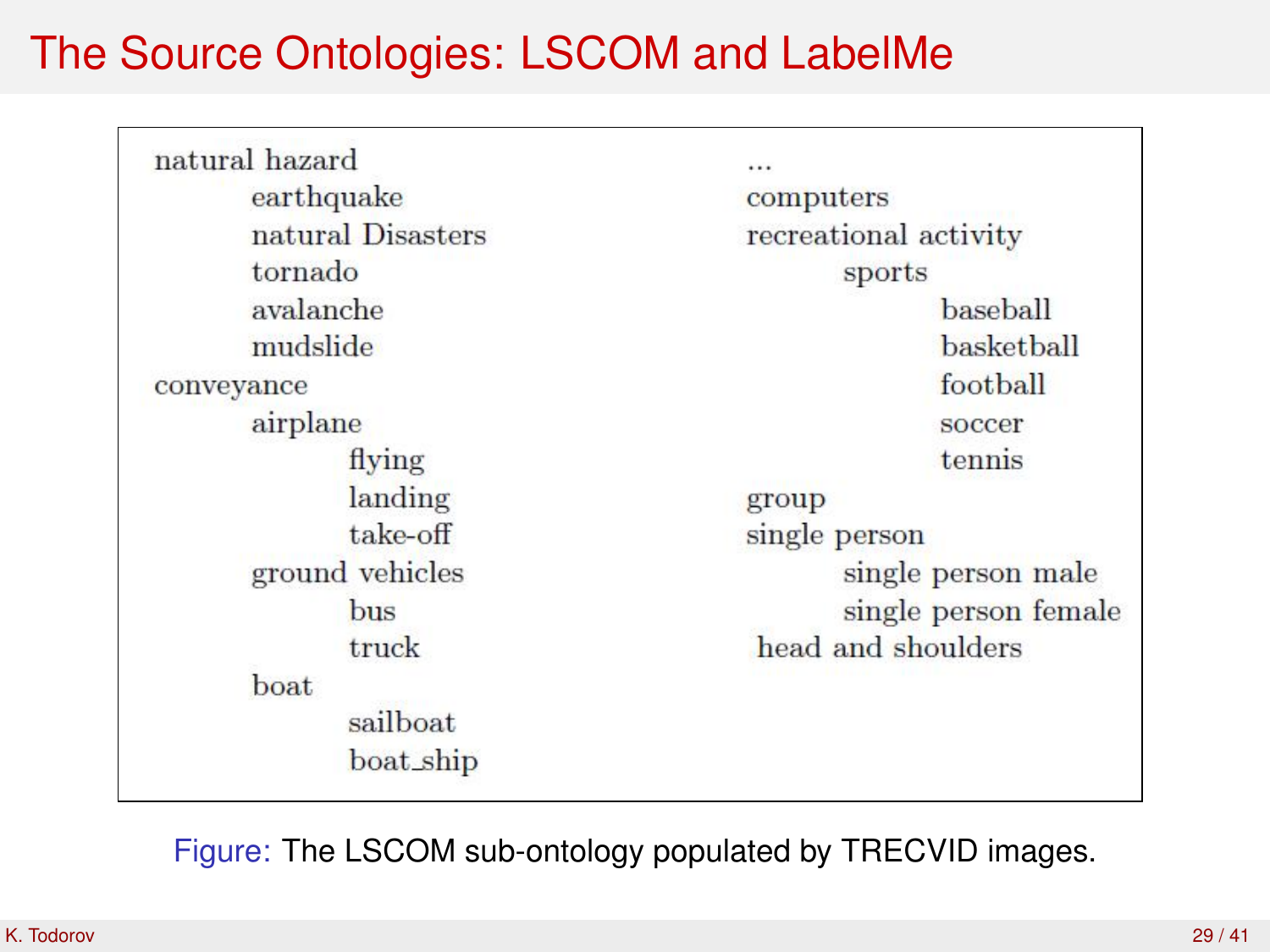### The Source Ontologies: LSCOM and LabelMe

| animal |          |                                                |  |  |
|--------|----------|------------------------------------------------|--|--|
|        | bird     | atmospheric phenomenon<br>cloud<br>fog<br>snow |  |  |
|        | fish     |                                                |  |  |
|        | mammal   |                                                |  |  |
|        | bear     |                                                |  |  |
|        | monkey   | conveyance                                     |  |  |
|        | cat      | bus                                            |  |  |
|        | dog      | vehicle                                        |  |  |
| group  |          | airplane                                       |  |  |
|        | people   | truck                                          |  |  |
|        | social   | vessel                                         |  |  |
|        | couple   | boat                                           |  |  |
|        | crowd    | motorboat                                      |  |  |
|        | audience | gondola                                        |  |  |
| body   |          | device                                         |  |  |
|        | arm      | electr. device                                 |  |  |
|        | head     | computer                                       |  |  |
|        | leg      |                                                |  |  |
|        | torso    |                                                |  |  |
|        |          |                                                |  |  |

Figure: The WordNet/LabelMe sub-ontology.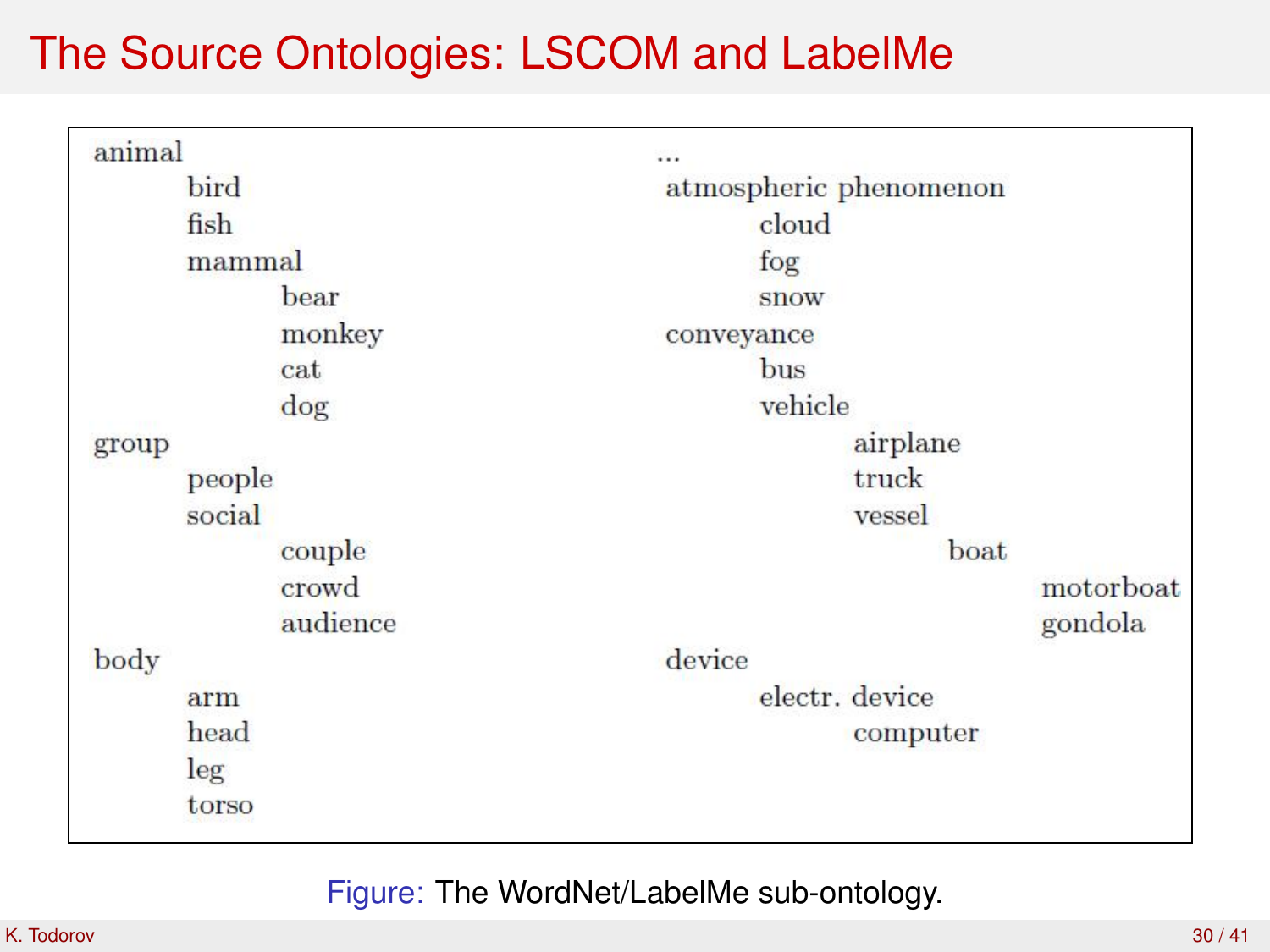### Instances

In this case, the instances are **images** represented by **text documents** relevant to the concepts generated from:

- The names of all concepts that the image contains in its annotation
- The textual definitions of these concepts (LSCOM definitions for TRECVID images and WordNet glosses for LabelMe images)



107 Standing One or more people standing up. 227 Bus Shots of a bus. 224 Outdoor Shots of Outdoor locations. 217 Person Shots depicting a person. The face may be partially visible. 202 Crowd Shots depicting a crowd. 181 Adult Shots showing a person over the age of 18. 104 Male Person One or more male persons. 290 Daytime Outdoor shots that take place outdoors during the day, 316 Group We defined a group as 3-10 people. 109 Windows An opening in the wall or roof of a building or vehicle fitted with glass or other transparent material

Using LSCOM keyword description is tricky because they depend on negation, exclusion, etc. Exemple Group: "[...]It only includes shots of 3 to 1 people, not animals, such as pets, nor animationed people, such as in previews of The Incredibles"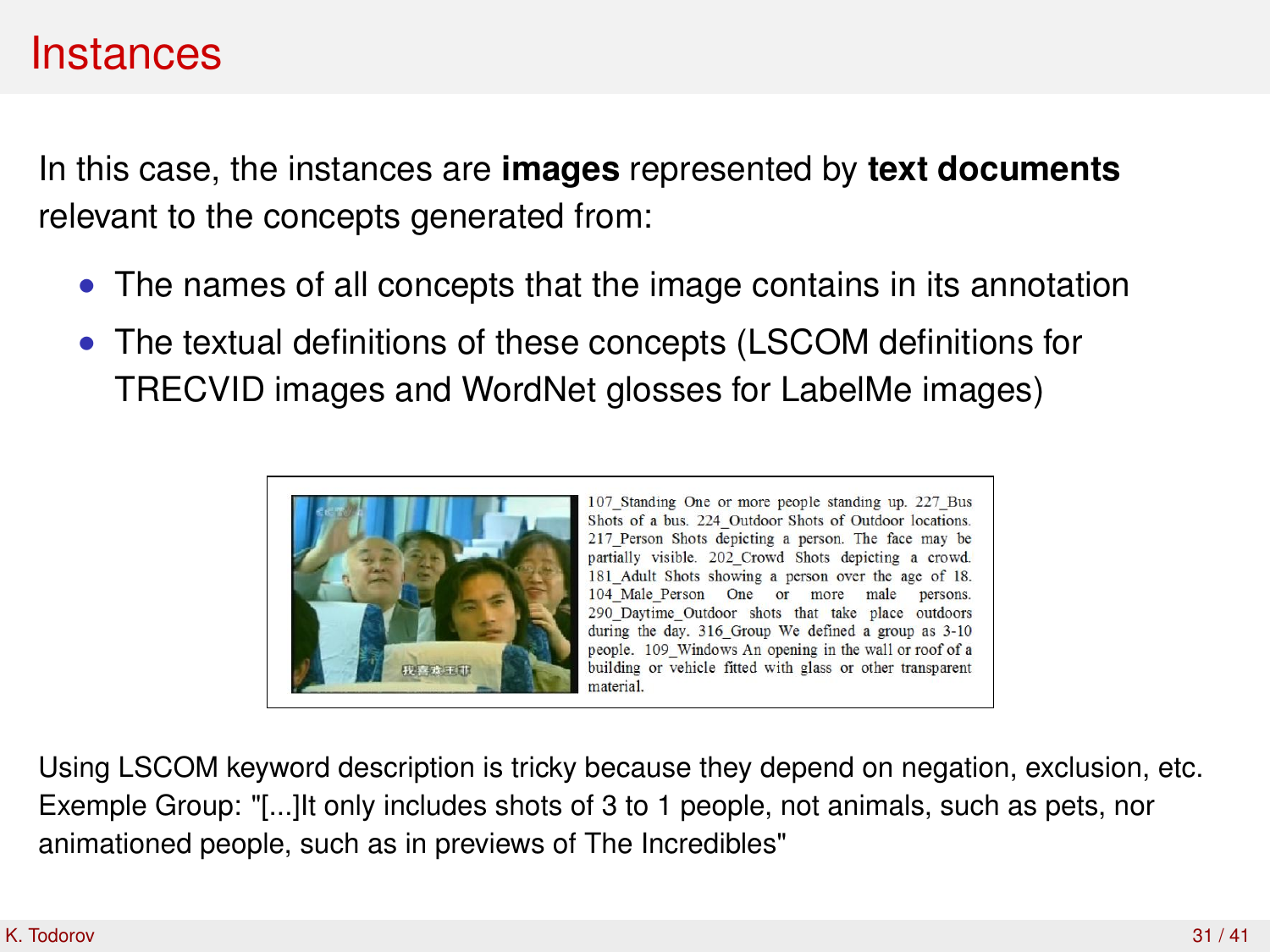Summary of the procedure

- Fuzzification of the LSCOM concepts.
- Fuzzification of the LabelMe concepts.
- Compute fuzzy subsumtion for every pair of concepts from the union of the fuzzified LSCOM and LabelMe concepts.
- Compute similarities between the fuzzified concepts.
- Build the fuzzy common knowledge body.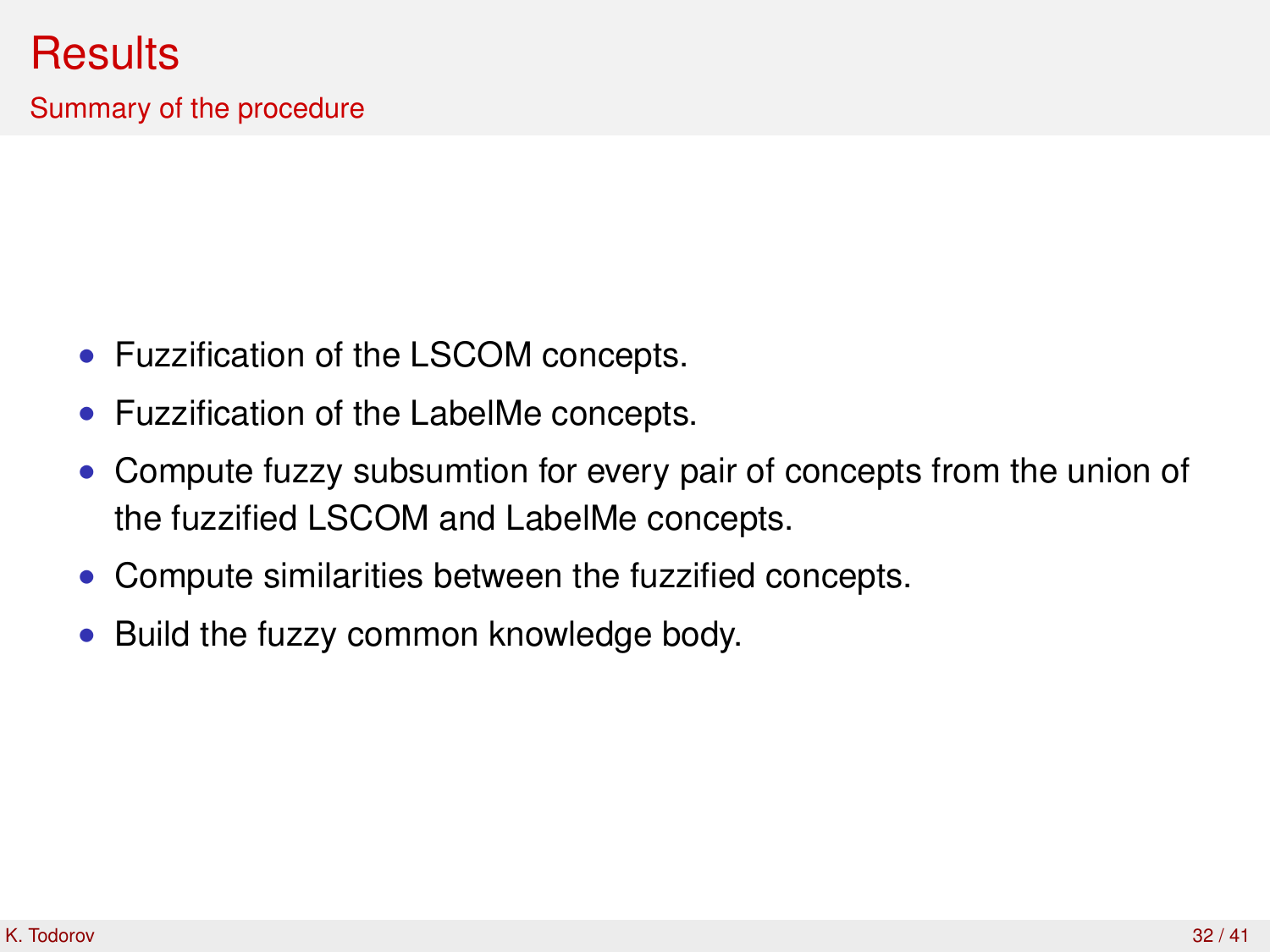| Concept $\mathcal{A}$ :                                 |       | LSCM:truck vs. LSCM:sports vs. LM:computer vs. LM:animal vs. |       |         |
|---------------------------------------------------------|-------|--------------------------------------------------------------|-------|---------|
| Concept $\mathcal{B}$ :                                 |       | LSCM:gr.vehicle LSCM:basketball LM:elec. device              |       | LM:bird |
| $is_{-}a(\mathcal{A},\mathcal{B})$                      |       | 0.007                                                        |       | 0.004   |
| is_a $(B, A)$                                           | 0.012 |                                                              | 0.011 |         |
| is_a <sup>mean</sup> $(A, B)$  1                        |       | 0.052                                                        |       | 0.062   |
| is_a <sup>mean</sup> $(\mathcal{B}, \mathcal{A})$ 0.326 |       |                                                              | 0.07  |         |
| Base Sim.                                               | 0.848 | 0.959                                                        | 0.915 | 0.390   |
| Eucl. Sim.                                              | 0.835 | 0.908                                                        | 0.854 | 0.350   |
| SupMin Sim.                                             | 0.435 | 0.545                                                        | 0.359 | 0.309   |
| Jacc. Sim.                                              | 0.870 | 0.814                                                        | 0.733 | 0.399   |
| Cosine Sim.                                             | 0.974 | 0.994                                                        | 0.975 | 0.551   |

Figure: Examples of pairs of matched **intra-ontology** concepts (column-wise).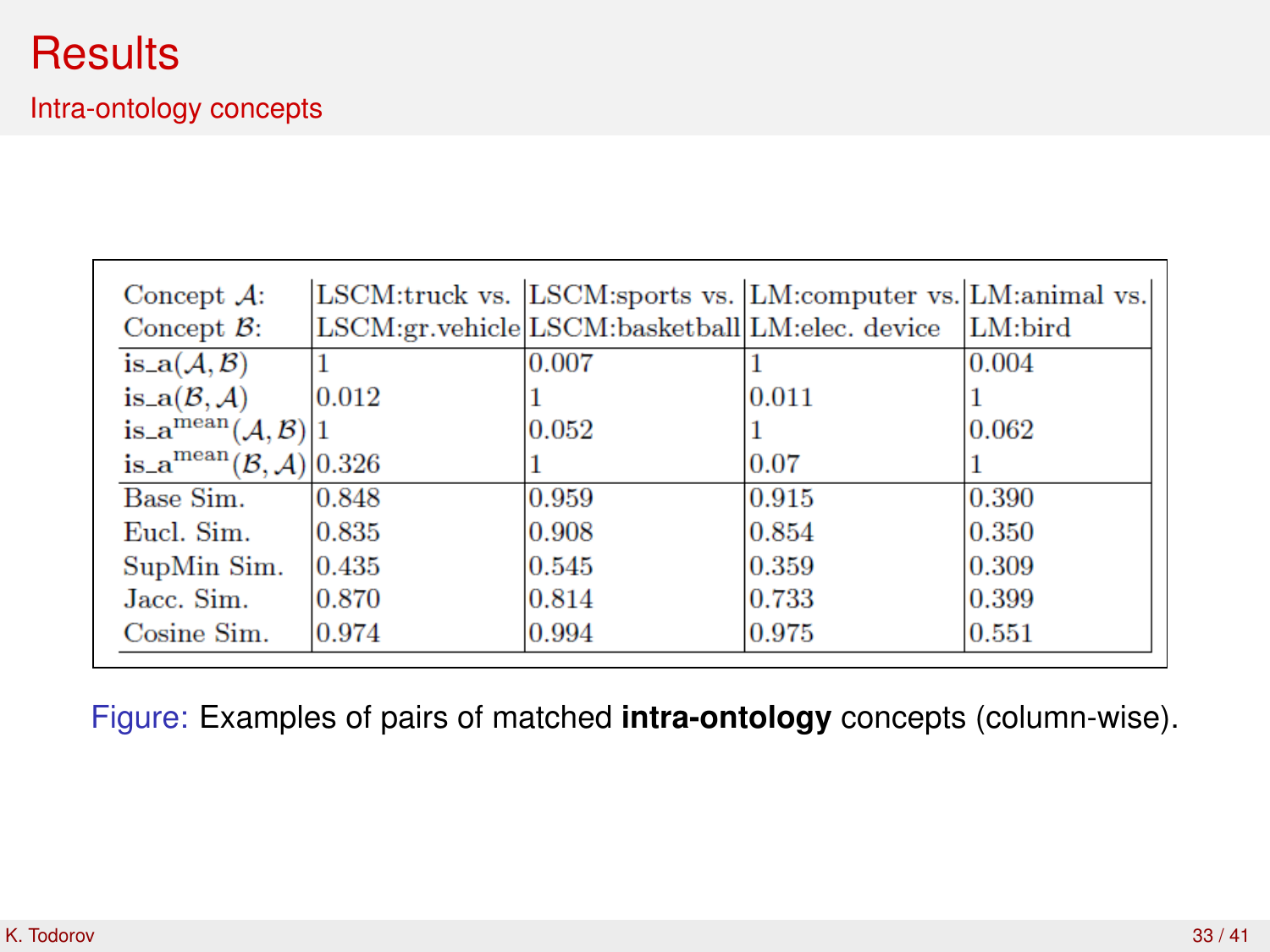### **Results**

#### Cross-ontology concepts

|                                                               |                            |                |            | LM:gondola vs. LSCM:group vs. LSCM:truck vs. LSCM:truck vs. |
|---------------------------------------------------------------|----------------------------|----------------|------------|-------------------------------------------------------------|
| Concept $\mathcal{B}$ :                                       | LSCM:boat_ship LM:audience |                | LM:vehicle | LM:conveyance                                               |
| is_a $(A, B)$                                                 | 0.016                      | 0.006          | 0.022      | 0.022                                                       |
| is_a $(B, A)$                                                 | 0.009                      |                | 0.012      | 0.012                                                       |
| is_a <sup>mean</sup> $(A, B)$  0.86                           |                            | 0.022          | 0.748      | 0.769                                                       |
| is $\mathbf{a}^{\text{mean}}(\mathcal{B}, \mathcal{A}) 0.167$ |                            |                | 0.301      | 0.281                                                       |
| Base Sim.                                                     | 0.72                       | 0.78           | 0.58       | 0.58                                                        |
| Eucl. Sim.                                                    | 0.66                       | 0.71           | 0.40       | 0.38                                                        |
| SupMin Sim.                                                   | 0.069                      | 0.082          | 0.22       | 0.22                                                        |
| Jacc. Sim.                                                    | 0.49                       | $ 0.42\rangle$ | 0.54       | 0.52                                                        |
| Cosine Sim.                                                   | 0.69                       | 0.82           | 0.66       | 0.67                                                        |

Figure: Examples of pairs of matched **cross-ontology** concepts, column-wise.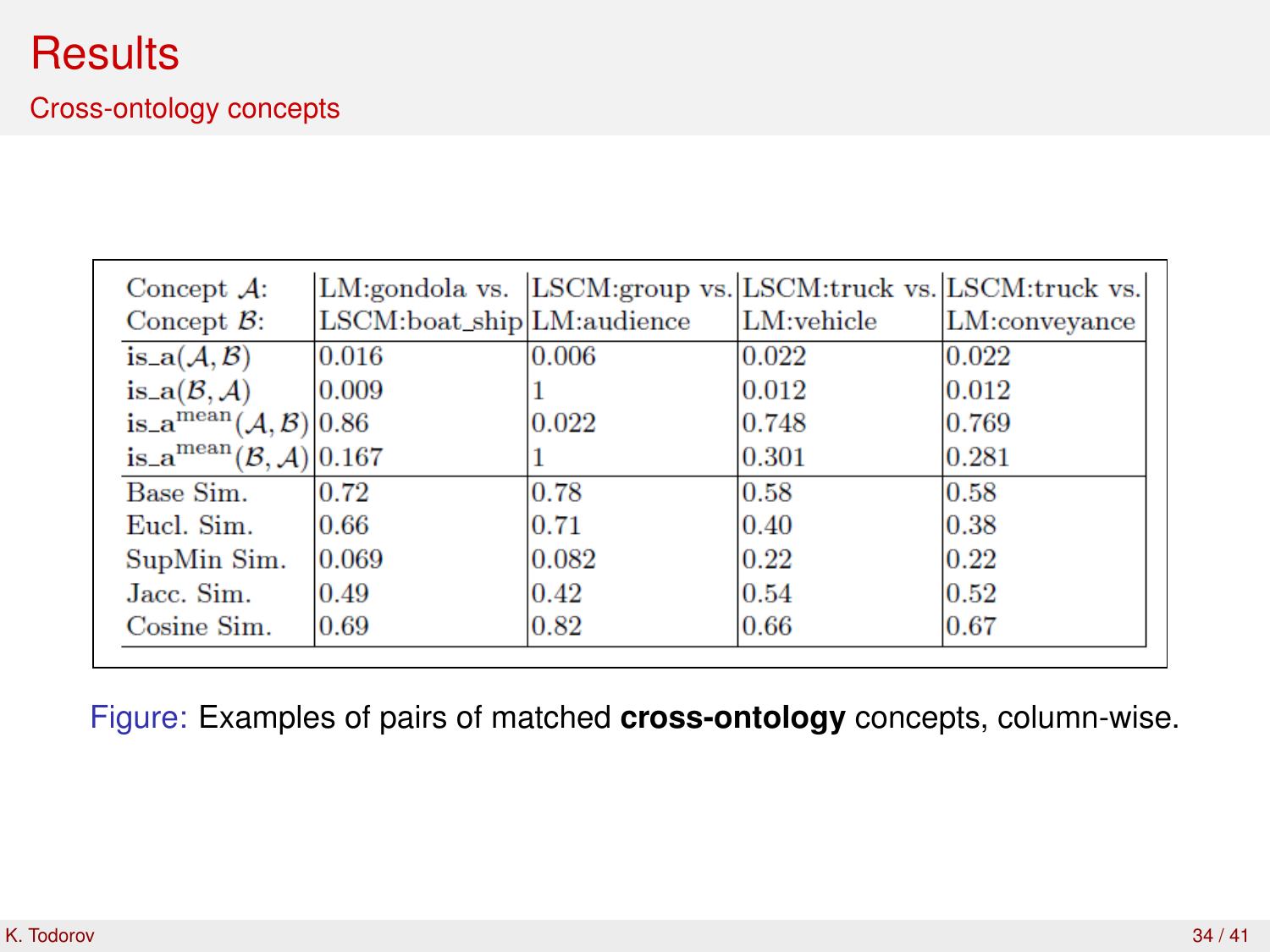### **Results**

#### A common knowledge body (fragment)



Figure: A fragment of the common fuzzy ontology of LSCOM (LS) and LabelMe (LM).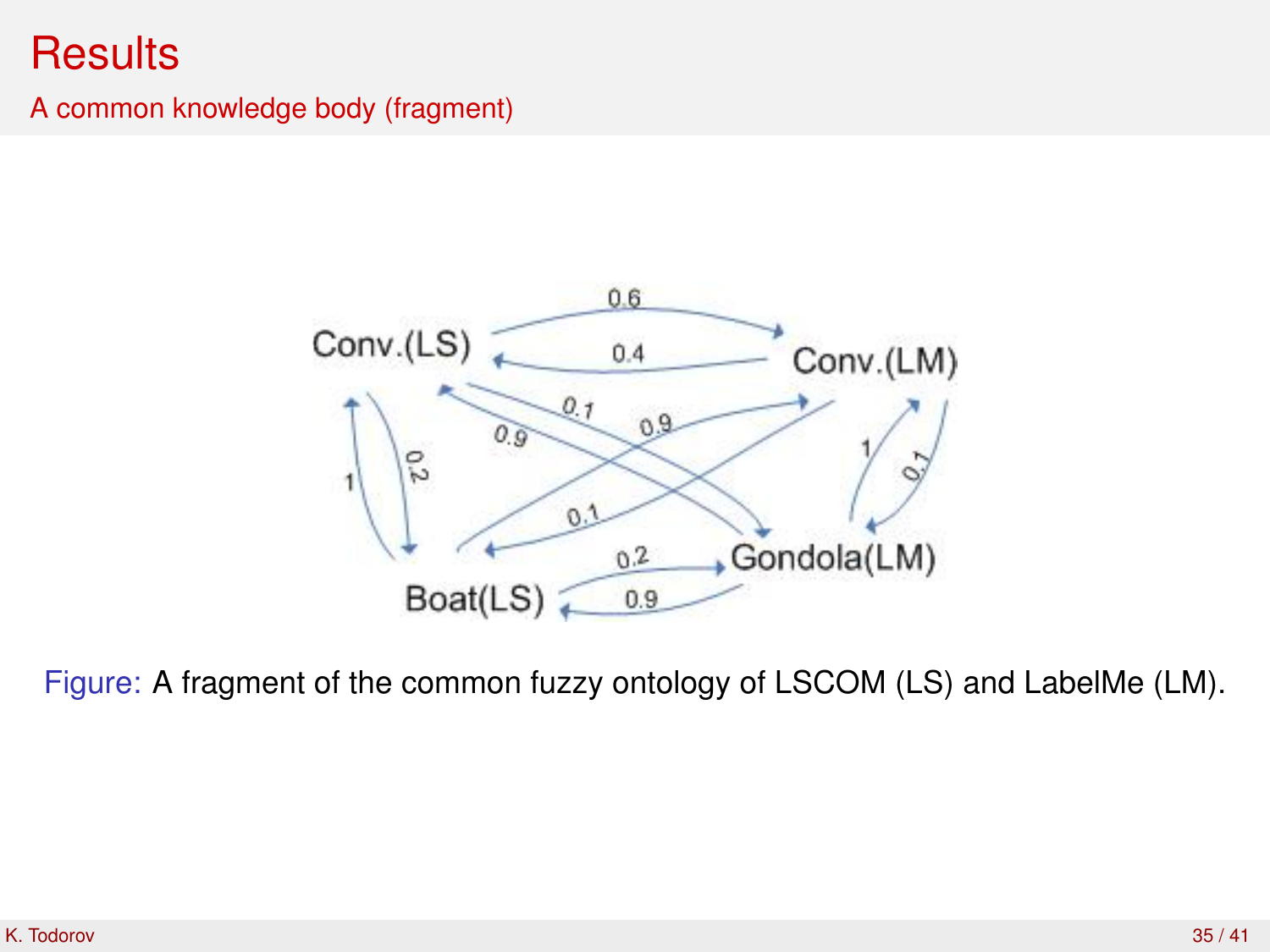**1** [Motivation of Our Work](#page-3-0)

**2** [Preliminaries](#page-7-0) [Ontology Alignment](#page-8-0) [Fuzzy Sets](#page-11-0)

**3** [A Common Fuzzy Ontology for Metadata Integration](#page-13-0) [Source Concept Fuzzification](#page-16-0) [Building a Common Fuzzy Ontology](#page-20-0)

<span id="page-35-0"></span>**4** [Results](#page-25-0) [Multimedia Ontologies](#page-27-0)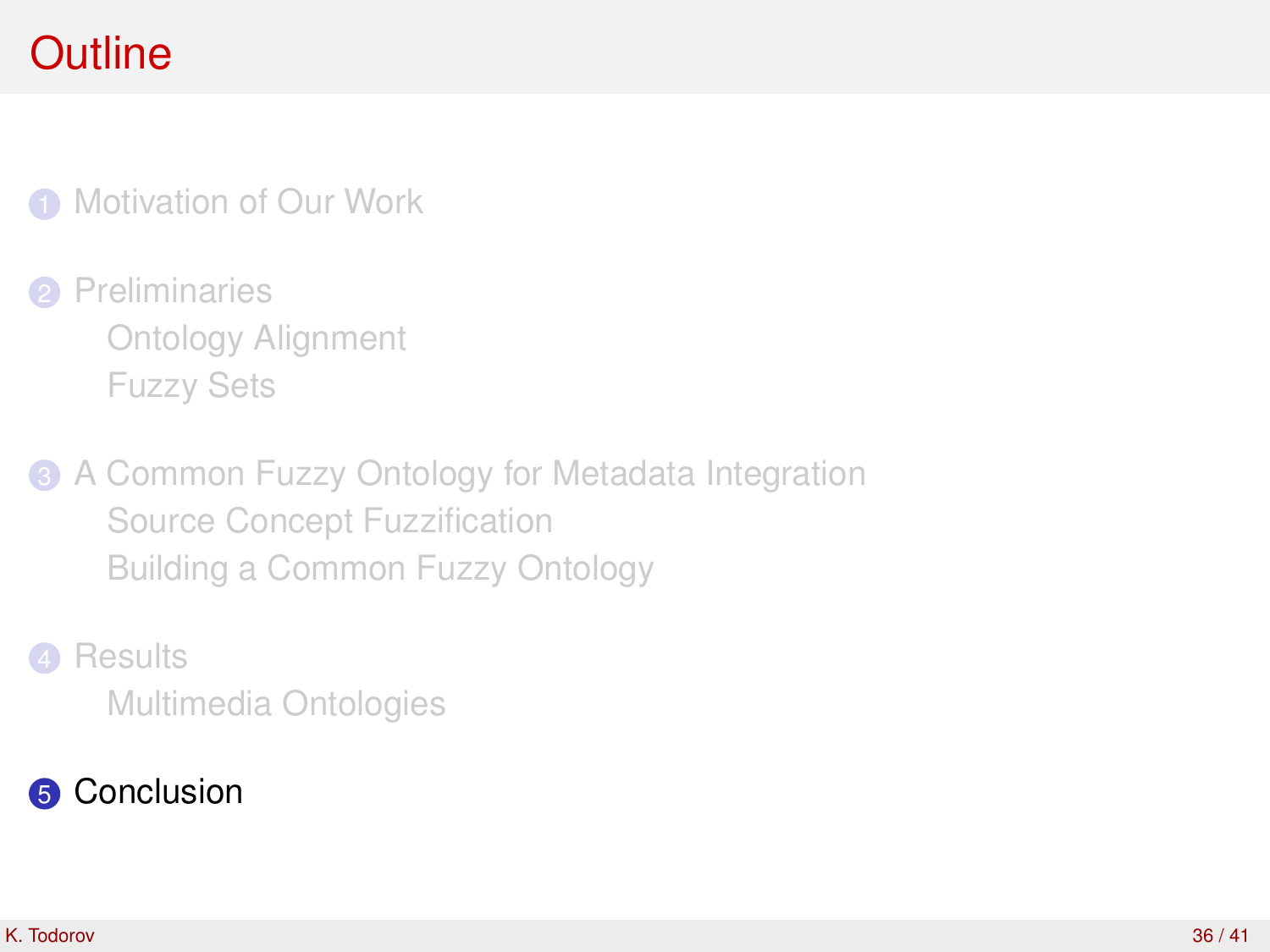### **Conclusion**

The proposed approach contributes to reducing metadata heterogeneity in collaborative contexts.



Future work:

- -> DL framing for handling general OWL ontologies
- -> large-scale integration
- -> multilingualism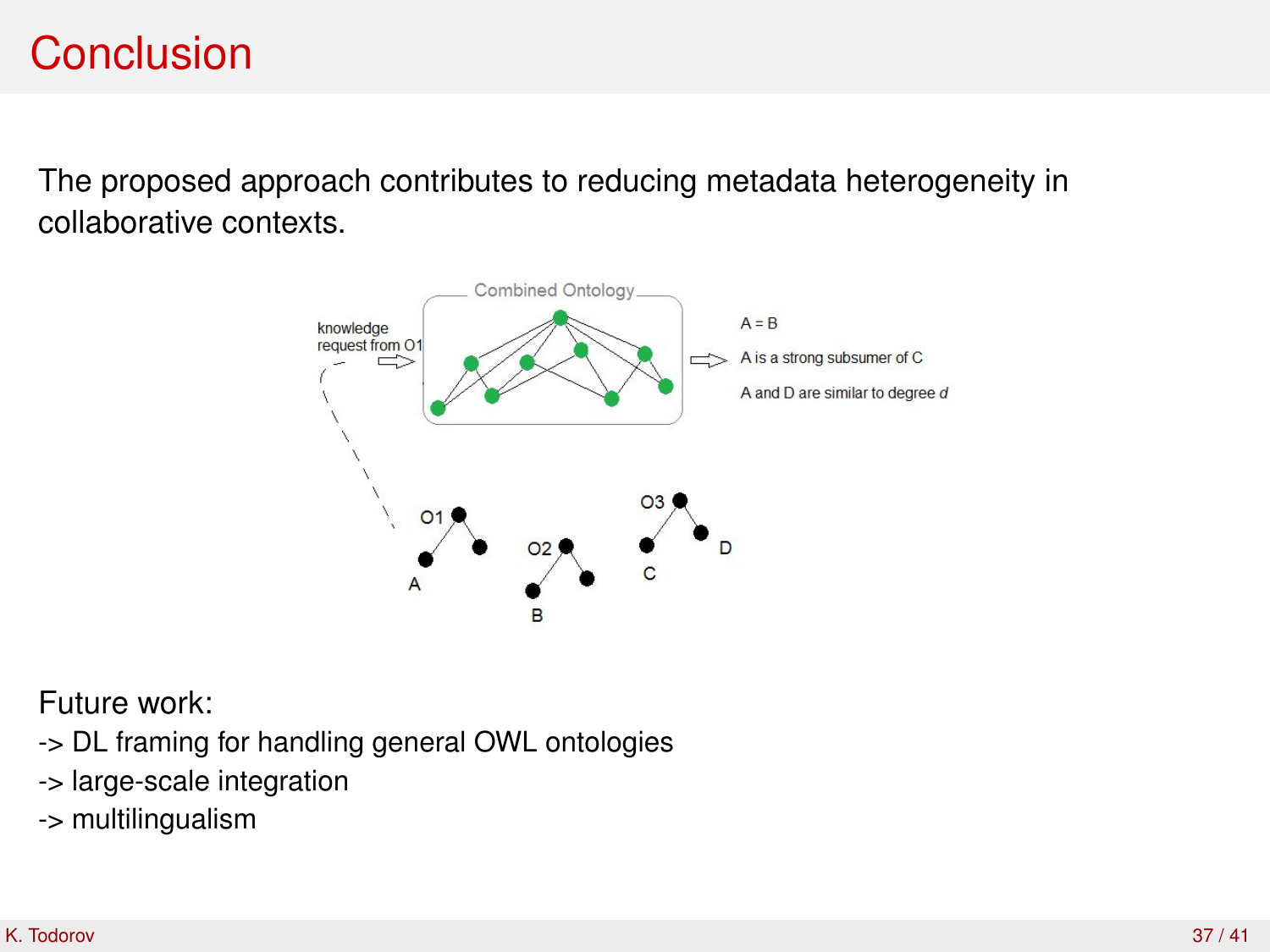Thank you for listening!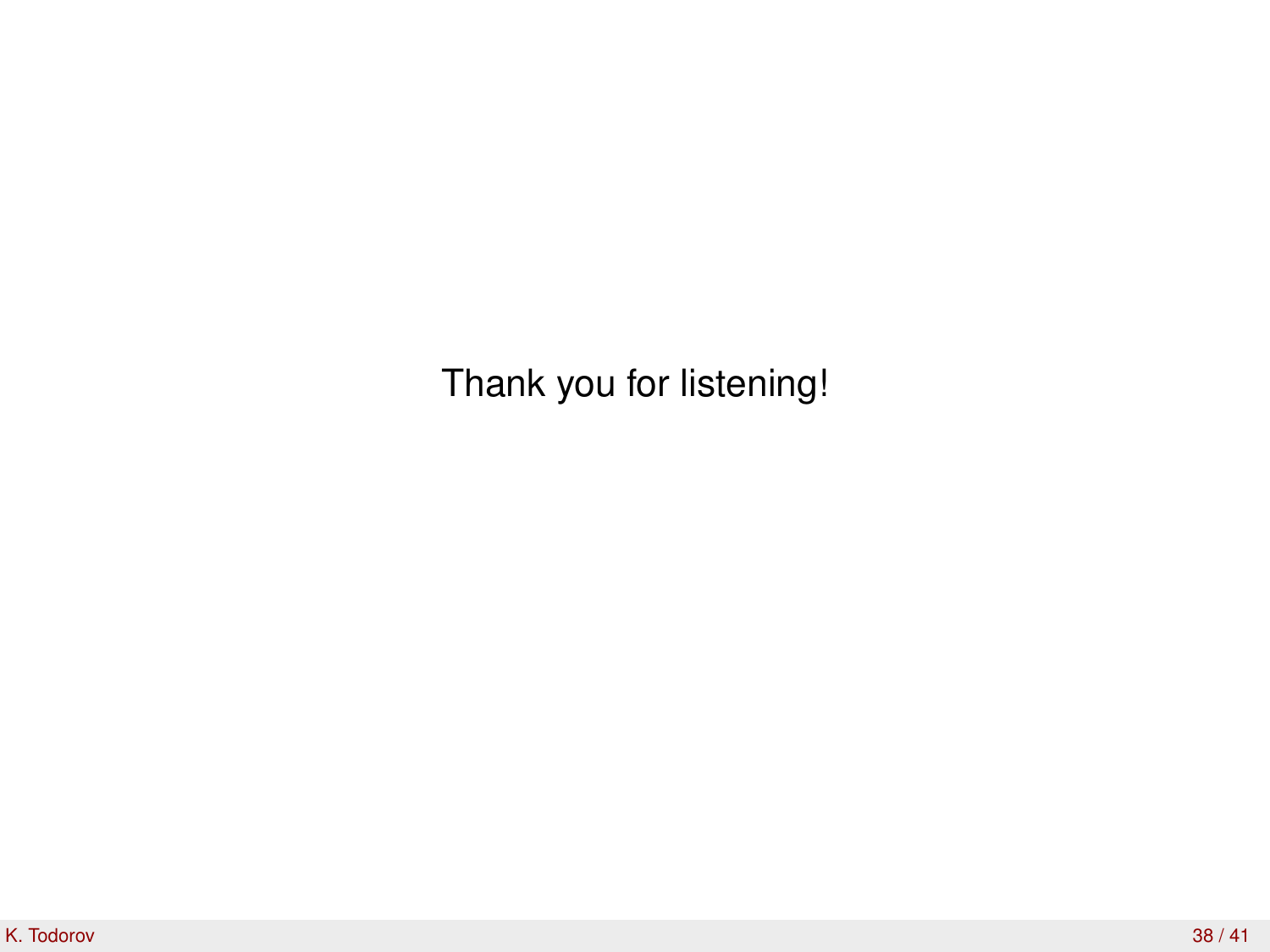### Evaluation by a human driven alignment

| <b>LSCOM</b>         | LabelMe          |                    |                     |
|----------------------|------------------|--------------------|---------------------|
|                      | Depth 1          | Depth <sub>2</sub> | Depth <sub>3</sub>  |
| airplane takeoff     | 2.8: airplane    | $1.75$ : bird      | 1.7: convevance     |
| natural disasters    | 2.5: atm phenom. | 1.5: cloud         | $1.34:$ snow        |
| single person        | 2.4: people      | $2.1:$ body        | $1.25:$ head        |
| <b>bus</b>           | $3: h$ hus       | 2.25: conveyance   | 2.0: vehicle        |
| sailboat             | $2.9:$ boat      | 1.8: vehicle       | 1.8: <i>v</i> essel |
| haseball             | $2.2:$ group     | $2.13$ : social    | $2.0:$ crowd        |
| natural hazard       | 2.3: atm_phenom. | $1.6$ : snow       | $1.23$ : cloud      |
| single person male   | 2.3: people      | $2.25$ : couple    | $2.0:$ head         |
| truck                | 3: truck         | $2.0:$ vehicle     | 1.75: conveyance    |
| ground vehicles      | 2.6: vehicle     | $2.1:$ truck       | 1.75: convevance    |
| foothall             | $2.5:$ crowd     | $2.3$ : body       | $2.0:$ social       |
| airplane             | 3: airplane      | 2.1: vehicle       | 2.0: convevance     |
| computers            | 3: computer      | 2.14: comp_monitor | 2.0: elec_device    |
| airplane flying      | 2.9: airplane    | $2.0:$ atm phenom. | 1.75: conveyance    |
| group                | $3:$ group       | 2.0: people        | 2.0: crowd          |
| earthquake           | 2.25: people     | $1.8:$ crowd       | $1.67:$ for         |
| haskethall           | $2.2:$ group     | $2.25:$ crowd      | 1.8: people         |
| airplane landing     | 2.81: airplane   | $1.86$ : vehicle   | 1.75: conveyance    |
| tennis               | $2.125$ : social | $2.0$ : couple     | $2.0:$ body         |
| <b>boat</b>          | $3:$ boat        | 2.2: motorboat     | 2.0: vessel         |
| sports               | $2.63$ : social  | 2.0: people        | $2.0:$ group        |
| single person female | $2.4:$ body      | 2.0: people        | $2.0:$ couple       |
| head and shoulder    | $2.6:$ head      | $2.0:$ torso       | $1.8:$ body         |
| <b>SOCCOT</b>        | 2.67: audience   | 2.4: crowd         | $2.25:$ leg         |
| conveyance           | 3: conveyance    | 2.1: vehicle       | $1.75:$ vessel      |
| avalanche            | $2.72$ : snow    | 2.2: atm_phenom.   | $1.67$ : body       |
| tornado              | 2.8: atm_phenom. | 1.89: cloud        | $1.3$ : snow        |
| recr. activity       | 2.3: social      | $2.0:$ group       | $1.57$ : people     |
| boat ship            | $2.9:$ boat      | $2.14$ : vessel    | 1.75: motorboat     |
|                      |                  |                    |                     |

|              | Recursive | Non-Recursive | Non-Recursive | Non-Recursive      |
|--------------|-----------|---------------|---------------|--------------------|
|              |           | Depth 1       | Depth 2       | Depth <sub>3</sub> |
| <b>CRISP</b> | 0.5       | 0.55          | 0.5           | 0.54               |
| <b>FUZZY</b> | 0.57      | 0.62          | 0.59          | 0.54               |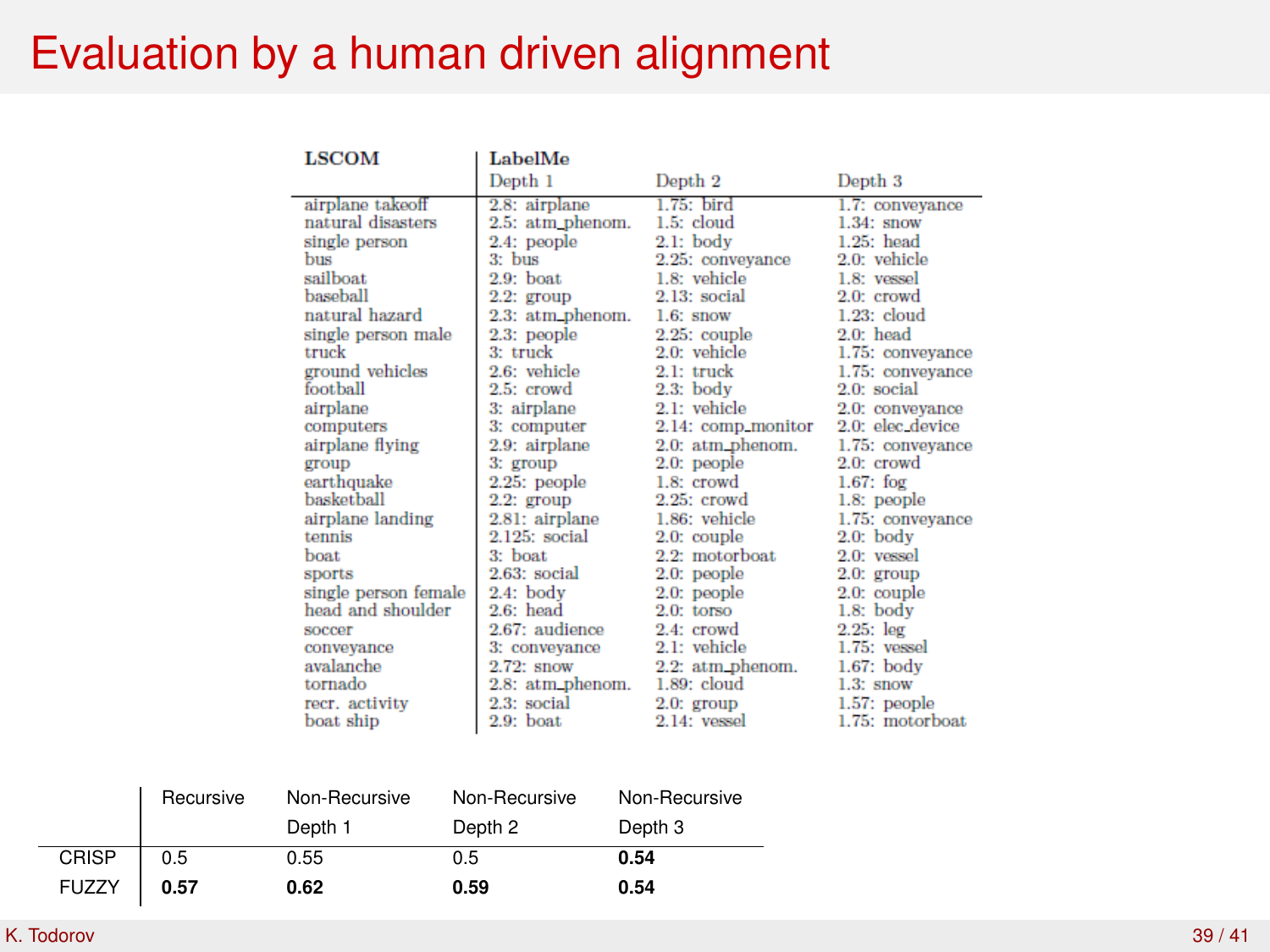### Impact of the choice of a reference vocabulary



Figure: Precisions of the FuzzySim measures wrt different ref. vocabularies. On the X-axis: the different ref. vocabularies used. Below: Precisions wrt different ref. vocanbularies composed only of milestone concepts.